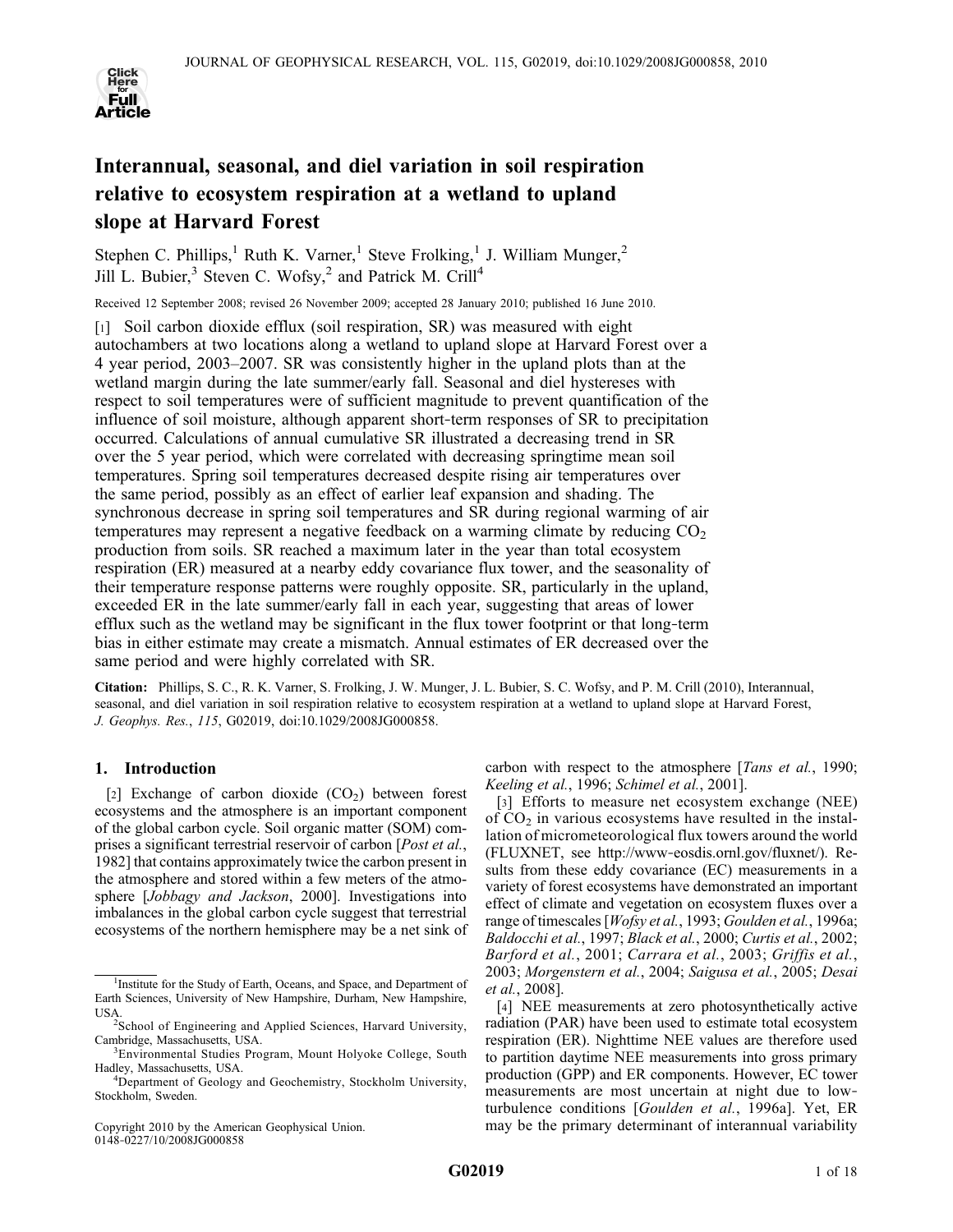of the net carbon exchange of temperate forests [Valentini et al., 2000; Ehman et al., 2002].

[5] More than ten years of EC measurements from Harvard Forest suggest that this forest has been a net sink of atmospheric  $CO<sub>2</sub>$  over this period, with annual uptake ranging from 1.0 to 4.7 Mg-C ha<sup>-1</sup> yr<sup>-1</sup>, with interannual variability controlled by climate and ecosystem factors [Wofsy et al., 1993; Goulden et al., 1996b; Barford et al., 2001; Urbanski et al., 2007]. Net uptake increased over a time period from 1992 to 2004, with both GPP and ER increasing over the measurement period; however, GPP increased to a larger extent than ER, resulting in increasing net uptake [*Urbanski et al.*, 2007]. Tower eddy covariance ER cannot be partitioned into autotrophic and heterotrophic components, nor can it be separated into aboveground and belowground components.

[6] In this paper "soil respiration" refers to total soil efflux. Soil respiration (SR) results from the combined respiration of free‐living soil microbes and roots including mycorrhizal symbionts. Root exclusion and isotopic labeling studies indicate that root respiration (including rhizosphere activity) contribute significantly (10–90%) to the total SR in forests [Hanson et al., 2000]. At Harvard Forest, the combined contribution of live root respiration and root litter decomposition to SR was estimated to be 63% at the DIRT plot experiments [*Bowden et al.*, 1993]. In this paper "soil respiration" refers to total soil efflux.

[7] SR and SOM turnover rates are positively correlated with soil temperature on annual timescales [Raich and Schlesinger, 1992; Trumbore et al., 1996]. Soil warming experiments have shown that, on timescales shorter than a decade, warmer soil temperatures increase SR, net nitrogen‐ mineralization rates, and plant productivity, but that this effect is transient [Rustad et al., 2001]. No consensus has yet been reached over the long-term soil respiration response to temperature, due to the complexity and heterogeneity of soil organic carbon and variety of soil factors [Davidson et al., 2000; Davidson and Janssens, 2006]. Root respiration appears to be more sensitive to temperature than nonrhizosphere microbial respiration due to the influence of phenology [Boone et al., 1998].

[8] Soil moisture is an important control on SR, with increases occurring during and after wetting events [Borken et al., 2003; Lee et al., 2004], and decreased SR in upland sites during natural and simulated droughts [Savage and Davidson, 2001; Borken et al., 2006]. Drought affects the root component of SR [Burton et al., 1998] but the heterotrophic component is affected more strongly. Statistically separating the temperature and soil moisture effect on SR can be difficult because temperature and soil moisture are correlated over a seasonal timescale [Davidson et al., 2002].

[9] High-resolution, semicontinuous soil surface  $CO<sub>2</sub>$  flux data from autochambers along with other concurrent data (temperature, soil moisture, precipitation, etc.) at the same sites, provide an excellent opportunity to observe and evaluate changes in SR on shorter timescales than manual sampling intervals. Autochambers allow for better accuracy in creating empirical models of the effects of temperature and soil moisture on soil respiration compared to manual chambers [Savage and Davidson, 2003]. Manual and automatic chamber measurements at a single site have been shown to be consistent [Burrows et al., 2005]. Scaling chamber SR measurements to tower ER measurements has produced mixed results due to uncertainty in assumptions about aboveground respiratory processes and the tower's flux footprint [Loescher et al., 2006].

[10] We analyzed SR data measured by a cluster of autochambers on a wetland to upland hillslope at Harvard Forest for seasonal and interannual variation, as well as the effect of chamber location. The autochambers were set up to record high‐frequency measurements of SR at two site types that likely exist within the EC tower flux footprint. The relationship of SR with temperature and soil moisture was explored on interannual, seasonal, and diel timescales. SR measurements were compared qualitatively to ER measurements at the EC tower. Interannual changes in ER and SR were analyzed relative to climatic and phenological data as a potential feedback on climate.

# 2. Methods

# 2.1. Site Description

[11] The Harvard Forest Environmental Measurement Site (HFEMS), part of the Harvard Forest Long‐Term Ecological Research (LTER) site, located in Petersham, MA (42°54′N 72°17′), is a 50–70 year old second‐growth mixed forest located on former agricultural land that is typical for New England forests [Foster, 1992]. The dominant tree species are red oak (Quercus rubra) and red maple (Acer rubrum), with smaller numbers of white pine (*Pinus strobus*) and eastern hemlock (Tsuga canadensis). An eddy covariance flux tower is located at the HFEMS site in the Prospect Hill Tract and has been measuring NEE since 1990 [e.g., Urbanski et al., 2007].

# 2.2. Instrumentation

[12] The overall measurement objective was to examine high-frequency variability in SR and its response to environmental drivers along a moisture gradient within the ecosystem observed by the HFEMS tower. A system of eight opaque automatic  $CO<sub>2</sub>$  flux chambers was installed approximately 500 m northwest of the flux tower at the EMS site in April 2003. The autochambers were operated from April through November 2003, and April through December during 2004–2007. The landscape surrounding the EMS flux tower within 50–500 m in the NW to SW predominant wind direction that contributes to the observed flux measurements contains a heterogeneous mix of drainage conditions. Wet and dry patches occur across a wide range of scale from humps and hollows of several meters in size to a 500 m by 200 m pond and wetland to the NW of the tower. We selected a site on the east side of the pond where the autochamber system could access the full moisture gradient. This location is on the edge of the dominant upwind sector for the EMS tower so occasionally contributes to the observed fluxes. More importantly, the autochamber transect captures the range of moisture conditions across the rest of the landscape within the flux footprint and has similar soils and vegetation.

[13] The objective of the autochamber measurements was not to scale directly to the tower observations, but to examine the response of soil respiration to driving variables and better understand the underlying mechanisms that are operating within this ecosystem. Given the fine‐scale heterogeneity in the landscape that is not adequately represented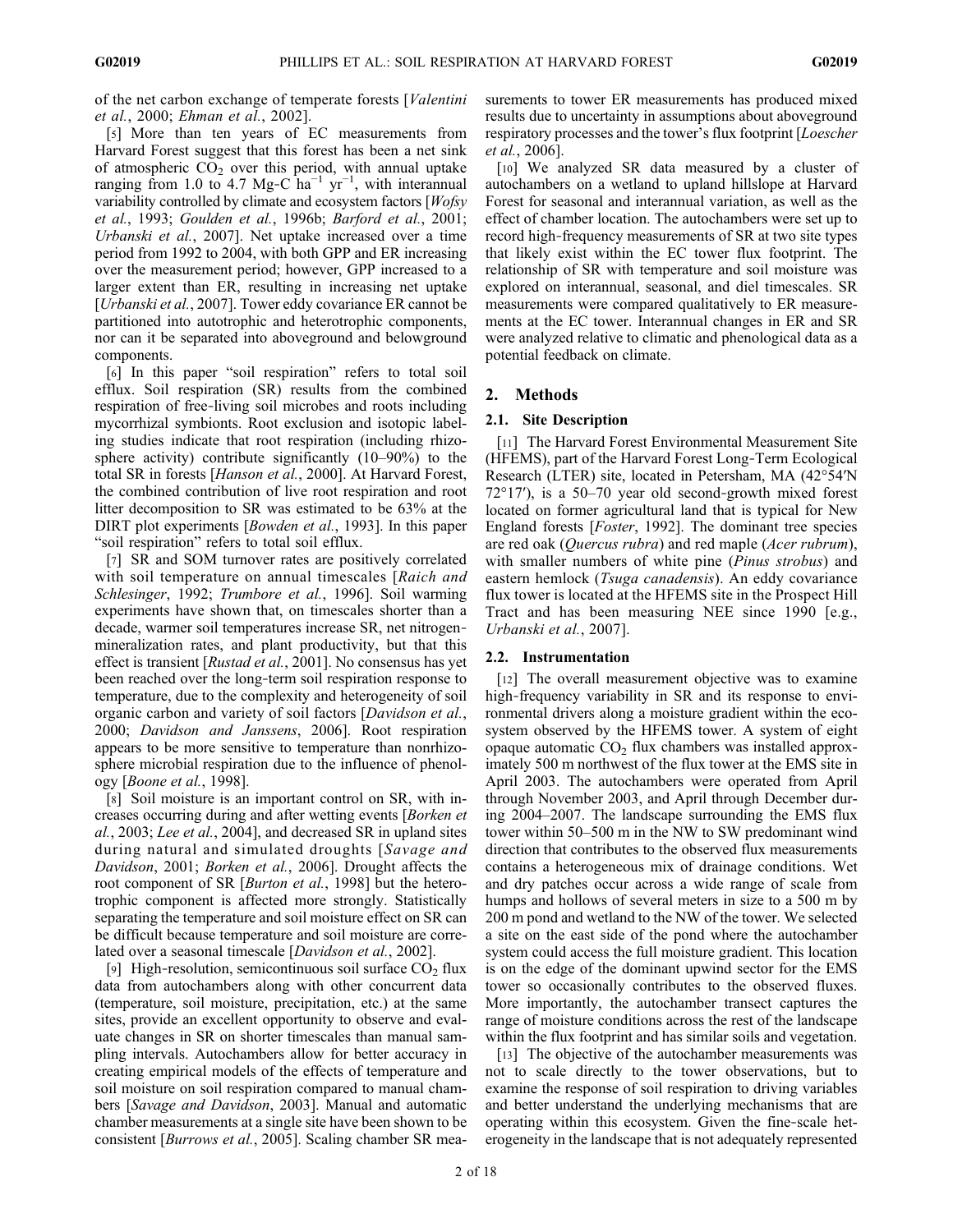Table 1. Chamber Locations With Distance to and Elevation Above Wetland Margin

| Location       | Chamber | Distance (m) | Elevation (m) |
|----------------|---------|--------------|---------------|
| Upland         |         | 19           | 1.0           |
|                |         | 16           | 1.7           |
|                | 3       | 13           | 1.1           |
|                | 4       | 11           | 0.7           |
| Wetland Margin |         | 3            | 0.4           |
|                | 6       |              | 0.2           |
|                |         |              | 0.2           |
|                | 8       |              | 0.0           |

in soil and drainage classification maps and footprint models and uncertainty in treatment of subcanopy mixing [Rannik et al., 2003; Schmid, 2002], a detailed flux footprint analysis has not been undertaken for the HFEMS tower. The soils and vegetation present at the autochamber site are consistent with that across the rest of the landscape upwind of the tower. The trends observed by the chambers, which are the focus of this paper, should be representative of the range of soil respiration responses across the ecosystem observed by the flux tower.

[14] The autochambers sampled two locations along a moisture gradient from the edge of a wetland to upland forest (Table 1). The bottom of the slope is characterized by poorly drained wetland soil. Soils at the top of the slope are well drained upland at an elevation 1 m higher than wetland margin. Wetland margin soils contain a litter layer of approximately 2.5 cm and an O horizon of approximately 16 cm. Litter and organic layers at the upland chambers are thinner, 1–2 cm and 5 cm, respectively.

[15] The system at Harvard Forest was based on automated soil flux instrumentation previously used in a boreal forest [Goulden and Crill, 1997], a tropical agricultural soil [Crill et al., 2000], and a temperate peatland [Bubier et al., 2003]. Fixed constant volumes were assumed for each chamber. Each aluminum opaque chamber enclosed a volume of 0.0381 m<sup>3</sup> (0.432 m  $\times$  0.432 m  $\times$  0.152 m) and covered an area of  $0.187 \text{ m}^2$ . The chamber closed over a metal frame that extends 2 cm into mainly bare soil, with minimal vegetation present in the chamber. Air from the chamber headspace was pumped through an infrared  $CO<sub>2</sub>$  gas analyzer (IRGA, Model LI‐820, Li‐Cor, Lincoln, Nebraska) and the air was then returned to the chamber at approximately 700 ml min−<sup>1</sup> . The length of tubing varied between 25 and 50 m depending on the location of the chamber. We calculated the residence time in the tubing as less than 4 min. The system volume was calculated as the chamber volume plus the volume of tubing and the control system. Collar height or distance from the soil surface to the top of the collar was measured to determine the chamber volume. Changes in pressure can disturb the natural exchange of gas between the soil and atmosphere [*Bain et al.*, 2005; *Davidson et al.*, 2002], thus causing error in flux calculations. Pressure relief ports and perforated manifolds for return flow were included in the design to minimize pressure artifacts while ensuring more uniform mixing in the chambers. Air inflow and outflow rates were balanced and chamber closure produced an increase of less than 10 Pa lasting shorter than 2 s in duration. Water seals were kept intact by biweekly inspections in the field.

[16] The measurement system was controlled by a data logger (CR10X, Campbell Scientific, Logan, UT) and 16‐port relay that drove valves to pneumatically open and close the chambers. Each measurement cycle took 30 min, including time to flush the transfer tubing (10 min before and 12 min after each 8 min closure time). Consequently, a flux was recorded at each autochamber every 4 h. Five linear fits over a 2.5 min period were measured and the maximum slope was recorded and used to calculate the flux [Bubier et al., 2003]. A minimum  $R^2$  of 0.85 in the linear fit of  $CO_2$  mixing ratios versus time was set as criteria for accepting fluxes.

[17] Each chamber had thermocouples measuring chamber air and 2 cm litter depth temperatures. Additional soil temperature and soil moisture instruments at three soil profiles were installed in May 2004 (wetland margin, midslope, and upland soils) in the base of the litter and organic horizons and in the mineral soil. The data were recorded as hourly averages of 1 min observations. Soil temperatures were measured using thermocouple probes (Type‐T thermocouples, Omega Engineering, Stamford, CT) and soil moisture were measured with time domain reflectometry  $(TDR)$  probes  $(ECH<sub>2</sub>O$  probes, Decagon Devices, Inc., Pullman, WA). Due to technical setbacks, soil moisture data at the profiles was only available for 2004 and part of 2007. As a result of missing data, we incorporated into our analyses TDR soil moisture measurements from 50 m northwest of the tower at depths of 5, 9, 26 and 85 cm (E. Davidson and K. Savage, unpublished data, 2010).

### 2.3. Data Analysis

[18] All data were analyzed using Matlab 7.1 (Mathworks, Natick, MA) and JMP 6.0.2 (SAS Institute, Inc., Cary, NC). The flux measurements were filtered to remove near‐zero measurements when the IRGA was not operating, or negative flux values (we assume there is no  $CO<sub>2</sub>$  uptake in an opaque chamber on nearly bare ground). A flux detection limit of 0.024  $\mu$ mol CO<sub>2</sub> m<sup>-2</sup> s<sup>-1</sup> was determined using the stated precision of the IRGA instrument of 1  $\mu$ mol/mol, and the minimum detectable slope that is significantly larger than zero, given the volume and area of the chambers. All fluxes below this threshold were removed before data analysis, as a means of removing flux data recorded when the chambers were not closing due to compressor failure and pneumatic line breakage. For most of the measurement period near‐zero fluxes were outliers, and we discuss potential biases from the removal of these fluxes in section 4. Additional fluxes were removed due to low flow values in the IRGA, and unreasonable temperature values. Autochamber data were grouped into two locations according to slope position (wetland margin and upland; Table 1).

#### 2.4. Gap Filling

[19] Daily averages were the basis for all empirical relationships in gap filling due to the presence of diel patterns in SR (see sections 3 and 4). Missing temperature measurements were filled using 15 cm soil temperatures measured at the HFEMS meteorological station approximately 1 km from the autochambers. Relationships relating SR to soil temperature at each chamber in each year were derived by fitting an Arrhenius equation to the natural log of the SR data and inverse of the soil temperature:

$$
SR = Ae^{\frac{-Ea}{RT}} \tag{1}
$$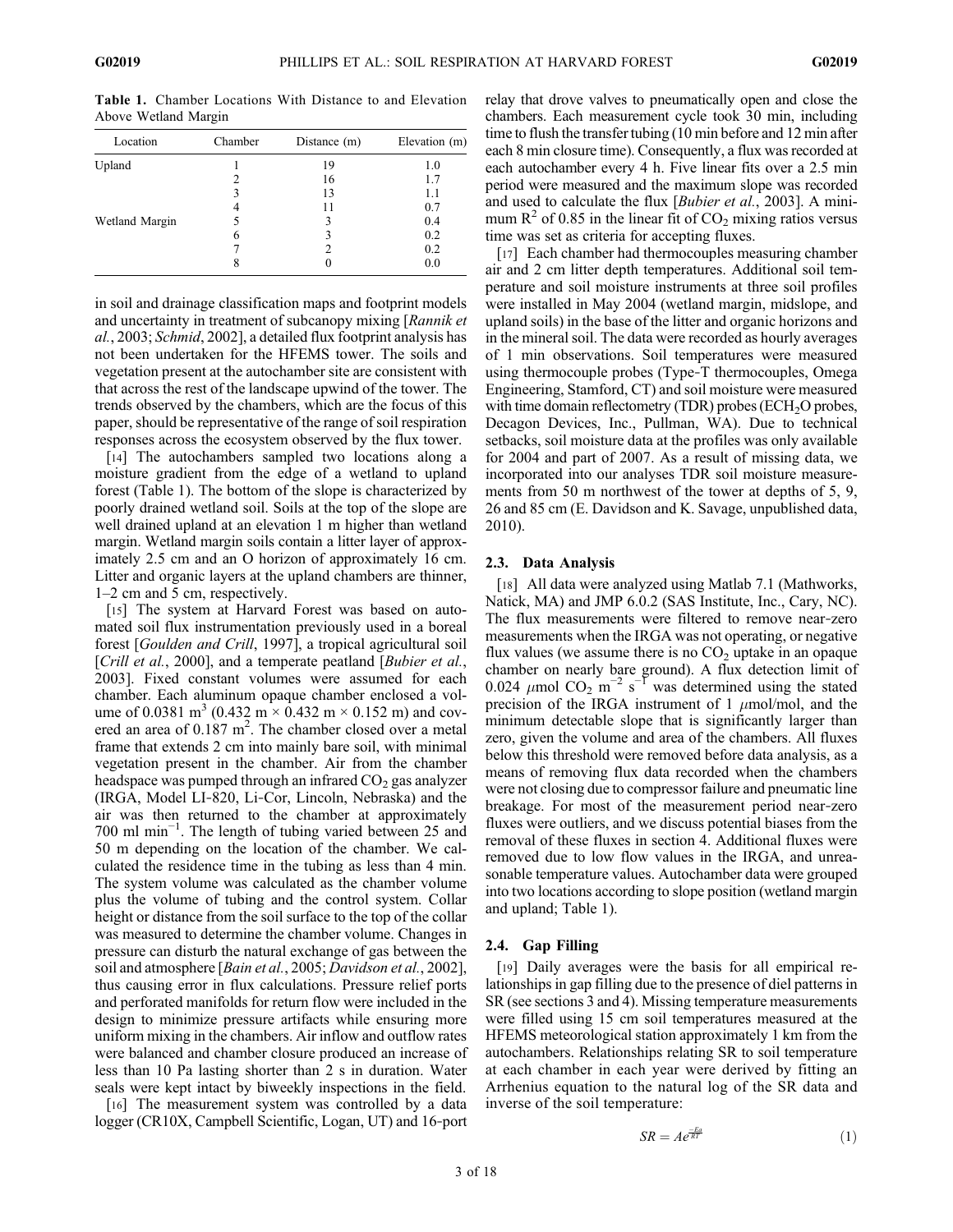where  $E_a$  is the activation energy, R is the gas constant  $(8.314 \text{ J mol}^{-1} \text{ K}^{-1})$ , T is the soil temperature (K), and A is a base respiration. Uncertainties in the fit parameters were estimated using a bootstrapping method to calculate 95% confidence intervals [Efron and Tibshirani, 1986]. Equation (1) was fit to random 10% subsets of the data through 1000 iterations to generate a normal distribution to calculate confidence intervals.

[20] Soil temperatures at 2 cm depth were used for temperature regressions. The 2 cm soil temperature is representative of the temperature conditions in the organic soil and litter, as most of the SOM is located within 5 cm of the surface in upland soils. This is consistent with studies that partition the sources of  $CO<sub>2</sub>$  in the soil, where a significant fraction of SR is attributed to both the O horizon (40–48%) [*Davidson et al.*, 2006b] and litter layer (0–42% depending on moisture conditions) [Cisneros‐Dozal et al., 2006].

[21] Residuals from the yearlong temperature regression were fit with a cubic polynomial function to model the nontemperature seasonal variation due to hysteresis:

$$
R = \beta_0 d^3 + \beta_1 d^2 + \beta_2 d + \beta_3 \tag{2}
$$

where R is the residual,  $B_0$ ,  $B_1$ ,  $B_2$ , and  $B_3$  are coefficients and  $d$  is the day of the year. Equations (1) and (2) were fit for each chamber separately for each year. Residuals were fit using this function to account for seasonal variation as soil moisture did not correlate with this variation. Missing SR measurements were filled as daily averages by the sum of the temperature regression and the residual regression.

## 2.5. Annual Estimates of SR and ER

[22] Estimates of annual carbon release were calculated by summation of individual SR measurements weighted by their representative period (4 h between measurements or gap‐filled daily value). Uncertainty from the 95% confidence intervals was summed in quadrature to produce an error estimate for the annual carbon values.

[23] Gap-filled tower ER was used in the analysis (see section 4.4). ER data were prepared using a temperature fit algorithm described by Urbanski et al. [2007], and are available at the Harvard Forest Data Archive (http://harvardforest. fas.harvard.edu/data/p00/hf004/HF004‐data.html). Gap‐filled tower ER data were summed based on the hourly averages present in the data set. ER data from 2005 were excluded from analysis due to extended gaps caused by a lightning strike. Time series of SR were qualitatively compared to ER from the eddy covariance flux tower in the years 2003–2004, and 2006–2007.

#### 3. Results

#### 3.1. Data

[24] A total of 39,695 soil flux measurements were used in this analysis (Figure 1). Electrical or mechanical disruptions resulted in simultaneous gaps in all eight chambers. Periods of near‐zero or negative fluxes corresponded to time periods when the system was known to be not working. These gap fractions were 0.01 in 2003 and 2004, 0.11 in 2005, 0.20 in 2006, and 0.27 in 2007. Most of the removed fluxes correspond to times when a chamber was not closing properly, as noted from periodic field visits. Total gap fraction including both power disruptions and loss of pneumatic pressure was 0.30, 0.11, 0.32, 0.26, and 0.42 in 2003, 2004, 2005, 2006, and 2007, respectively (Figure 1). The autochamber SR data are available at the Harvard Forest Data Archive (http://harvardforest.fas.harvard.edu/ data/p06/hf068/hf068.html).

#### 3.2. Comparison by Slope Location

[25] The highest average SR fluxes were recorded at the upland chambers, and the lowest fluxes at the wetland margin (Table 2). The differences between the chamber groupings were more pronounced in the years 2004, 2005, and 2006. SR flux variability was greatest in 2004 and 2005. Time series of the flux data illustrates the seasonal variation in SR and variation between locations (Figure 1). Upland and wetland margin fluxes were highly correlated but the upland consistently measured a higher magnitude of SR.

#### 3.3. Seasonal Patterns

[26] There was a distinct seasonal hysteresis when monthly average fluxes were plotted against monthly average 2 cm soil temperature (Figure 2). SR at both chamber locations was higher at a given temperature in the late summer than in the spring. Residuals from a fit of the Arrhenius function (equation (1)) to monthly average 2 cm temperature and SR were negative early in the growing season, positive later in the season, and returned to negative in the late fall. The seasonal pattern was diminished in 2005; average soil moisture in 2005 was similar to that in 2004, but data gaps preclude thorough analysis of this. Average 5 cm soil moisture near the tower was 0.22, 0.26, 0.26, and 0.23 cm<sup>3</sup> cm<sup>-3</sup> in 2003, 2004, 2005, and 2006, respectively.

[27] The ratio of SR to ER from the years 2003, 2004, and 2006 showed a difference in the seasonal patterns (Figure 3). ER reached a peak early in the summer while SR was at a maximum later in the summer. Likewise, SR comprised a higher fraction of ER during the late summer/early fall in all years. Seasonal hysteresis in the tower ER data plotted against monthly 2 cm soil temperature at the upland chambers had roughly the reverse of the hysteresis of the SR (Figure 4). ER was higher in the spring/early summer than in the late summer/fall for a given soil temperature.

#### 3.4. Annual Estimates of SR and ER

[28] Annual estimates of SR carbon release are presented in Table 2. Annual C release ranged from 401 to 1250 g C m<sup>-2</sup>  $yr^{-1}$  at upland chambers and 424 to 956 g C m<sup>-2</sup> yr<sup>-1</sup> at wetland margin chambers. Average SR over the 5 year period was 819 g  $\widetilde{C}$  m<sup>-2</sup> yr<sup>-1</sup> at the upland and 627 g  $\widetilde{C}$  m<sup>-2</sup> yr<sup>-1</sup>. Annual carbon release decreased over the 5 year measurement period at all chambers (Figure 5). Annual carbon release was generally lower at the wetland margin (average of 192 g C  $\overline{m}^{-2}$  yr<sup>-1</sup>) when compared to upland chambers, consistent with higher fluxes in the upland during late summer. Annual ER also decreased over 2003–2004 and 2006–2007.

[29] The effectiveness of the model was evaluated by utilizing the temperature fit and cubic fit of the residuals to predict observed daily averages (Figure 6). The mean absolute error (MAE) was calculated for each year and chamber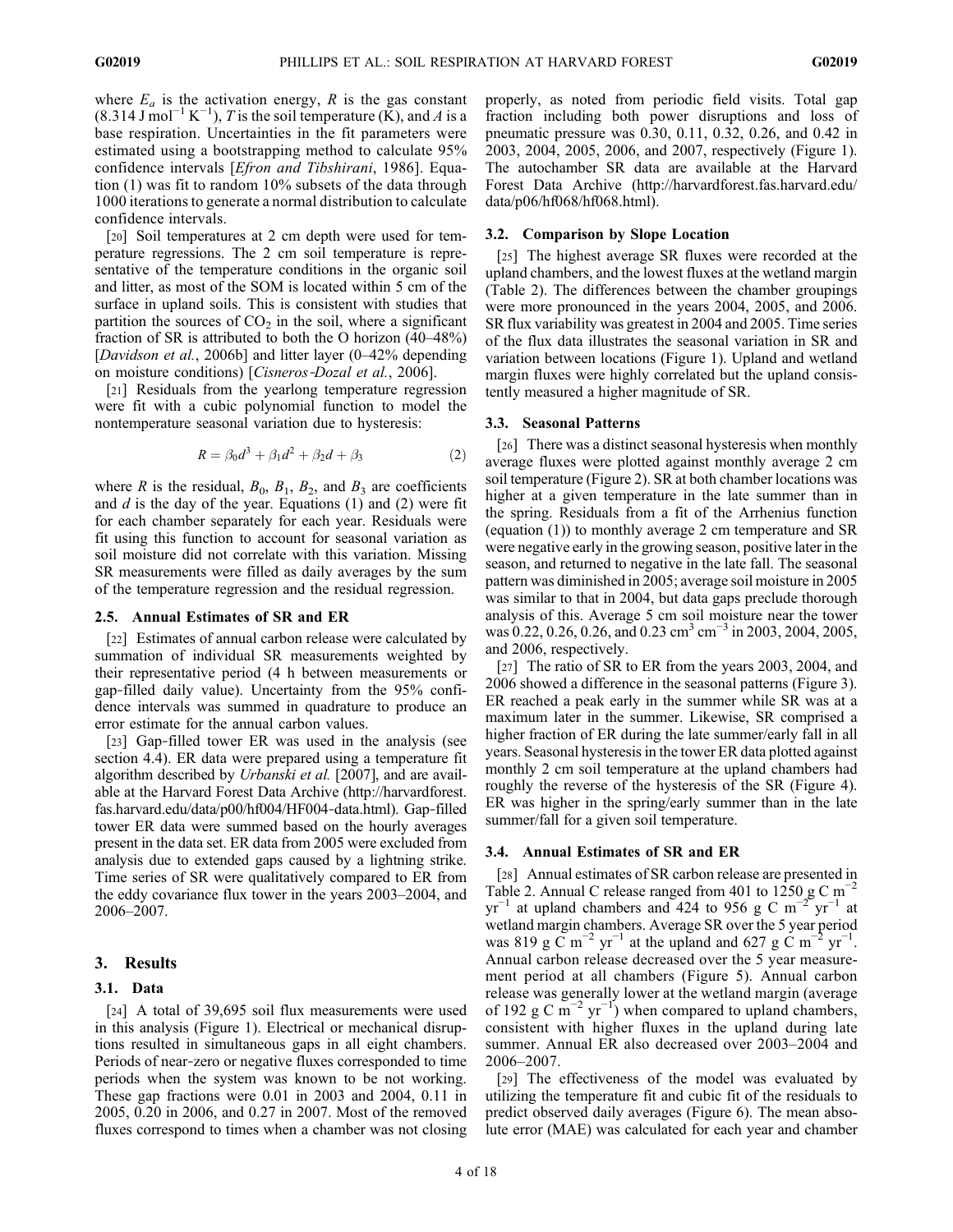

Figure 1. (top) Daily average SR measurements from the years 2003-2007 from the wetland margin (solid line) and Figure 1. (top) Daily average SR measurements from the years 2003–2007 from the wetland margin (solid line) and upland chambers (dotted line). (middle) Soil temperatures from the wetland margin 2.5 cm (dark solid line) and 7 cm (light upland chambers (dotted line). (middle) Soil temperatures from the wetland margin 2.5 cm (dark solid line) and 7 cm (light solid line), meteorological station air temperature (dotted line), and upland 15 cm soil temperature (moderate thick line). (bottom) Precipitation at meteorological station (light thin line), 7 cm water content at wetland margin (thick black line), solid line), meteorological station air temperature (dotted line), and upland 15 cm soil temperature (moderate thick line) (bottom) Precipitation at meteorological station (light thin line), 7 cm water content at wetland margin (thick black line), and 5 cm upland water content (thick gray line). Soil profile data only available in 2004 and 2007. and 5 cm upland water content (thick gray line). Soil profile data only available in 2004 and 2007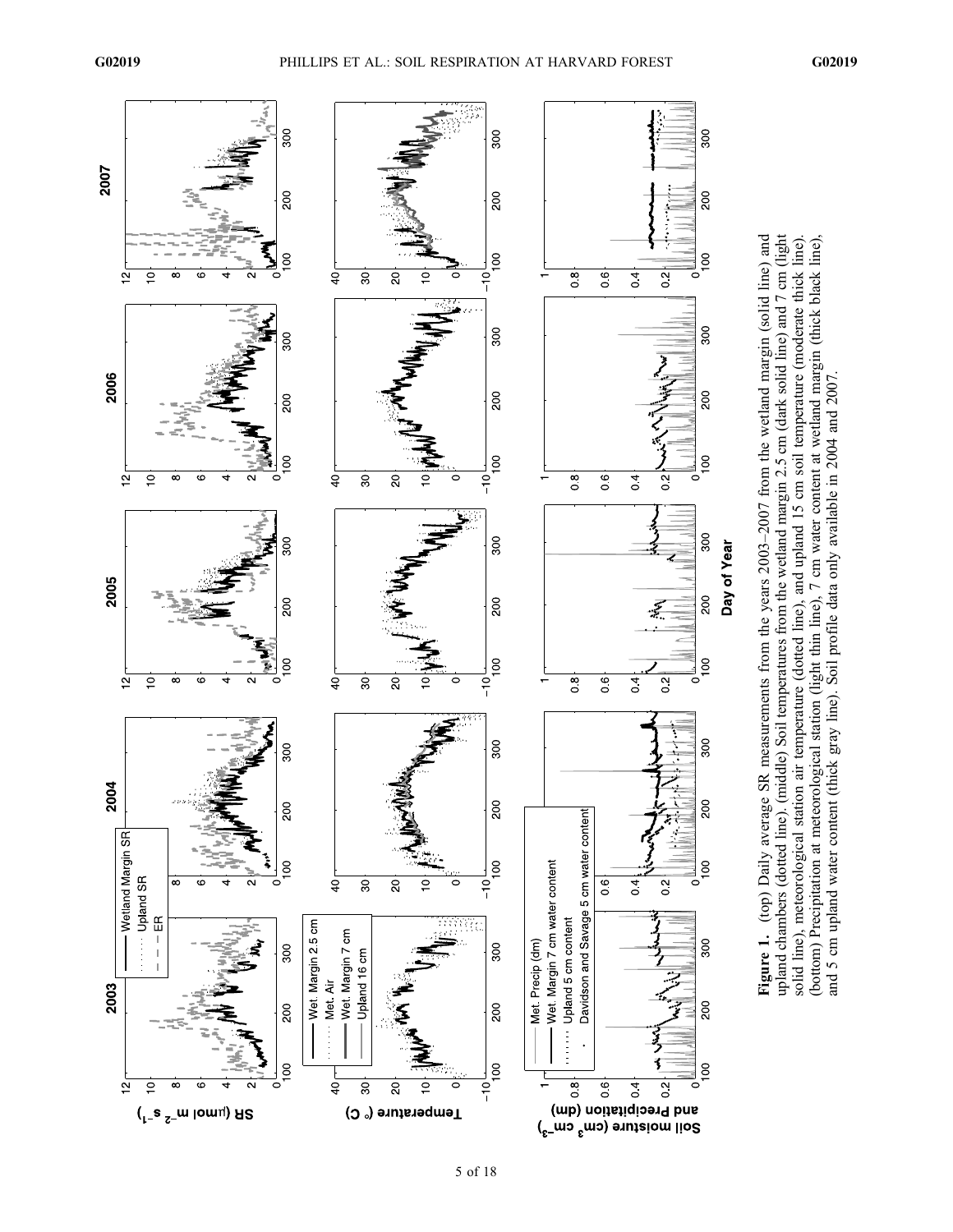**Table 2.** Annual Estimate of  $SR \pm 95\%$  Confidence Intervals<sup>a</sup>

|         |              | Annual C Emission (g C m <sup>-2</sup> s <sup>-1</sup> ) |               |              |               |  |  |
|---------|--------------|----------------------------------------------------------|---------------|--------------|---------------|--|--|
| Chamber | 2003         | 2004                                                     | 2005          | 2006         | 2007          |  |  |
|         | $810 \pm 8$  | $692 \pm 55$                                             | $648 \pm 32$  | $447 \pm 15$ | $468 \pm 16$  |  |  |
| 2       | $928 \pm 11$ | $763 \pm 15$                                             | $845 \pm 14$  | $570 \pm 14$ | $401 \pm 21$  |  |  |
| 3       | $884 \pm 16$ | $985 \pm 19$                                             | $1020 \pm 12$ | $910 \pm 17$ | $745 \pm 38$  |  |  |
| 4       | $897 \pm 17$ | $941 \pm 13$                                             | $1114 \pm 7$  | $1053 \pm 8$ | $1250 \pm 31$ |  |  |
| 5       | $726 \pm 23$ | $662 \pm 13$                                             | $652 \pm 48$  | $589 \pm 8$  | $424 \pm 85$  |  |  |
| 6       | $956 \pm 33$ | $761 \pm 28$                                             | $746 \pm 14$  | $615 \pm 55$ | $648 \pm 25$  |  |  |
| 7       | $667 \pm 36$ | $469 \pm 21$                                             | $649 \pm 11$  | $434 \pm 6$  | $436 \pm 41$  |  |  |
| 8       | $658 \pm 10$ | $676 \pm 10$                                             | $630 \pm 16$  | $686 \pm 11$ | $447 \pm 25$  |  |  |

a Chambers 1–4 are upland sites; chambers 5–8 are wetland margin sites.

(Table 3). Daily MAE varied between 0.38 and 1.3  $\mu$ mol m<sup>-2</sup>  $\sin^{-1}$  with an average of 0.64  $\mu$ mol m<sup>-2</sup> s<sup>-1</sup>. Inclusion of the polynomial fit of the residuals to account for seasonal hysteresis improved the ability of the model to predict individual values over a temperature‐only regression. MAE decreased by 20–40% when the polynomial residual regression was included in the model.

[30] Uncertainties from bootstrapping extrapolated to calculate uncertainties in the annual estimates show that the temperature regression provided a good fit on annual scales. Uncertainty from daily 95% confidence intervals from bootstrapping on filled values and the mean of measured values, when summed with quadrature over 365 days, was below 85 g C m<sup>2</sup> yr<sup>-1</sup>.

# 4. Discussion

#### 4.1. Soil Respiration at Harvard Forest

[31] SR rates are similar to rates measured by other automatic and manual systems at Harvard Forest, though with some differences depending on year and chamber location. Mean SR fluxes from late June to late August in 2002 reported by Savage and Davidson [2003] using manual and autochambers were  $4.6 \pm 0.3$  and  $4.6 \pm 0.5$   $\mu$ mol m<sup>2</sup> s<sup>-1</sup>, respectively. Our late‐June to late‐August flux averaged across all chambers was lower than this during 2003, 2004, and 2006, and higher in 2005, but not significantly different when averaged over all four years.

[32] When comparing each chamber group separately to the 2002 chamber measurements by Savage and Davidson [2003], SR from the upland chambers, averaged over 2003– 2006 during the same June–August time period, was very



Monthly average 2 cm Soil Temperature (°C)

Figure 2. Monthly average soil temperature (2 cm) versus monthly average SR demonstrates a hysteresis in which there are higher fluxes for a given temperature in the fall than in the spring/early summer. The upland chambers (black triangles) follow a much stronger nontemperature driven variation than the wetland margin chambers (gray circles).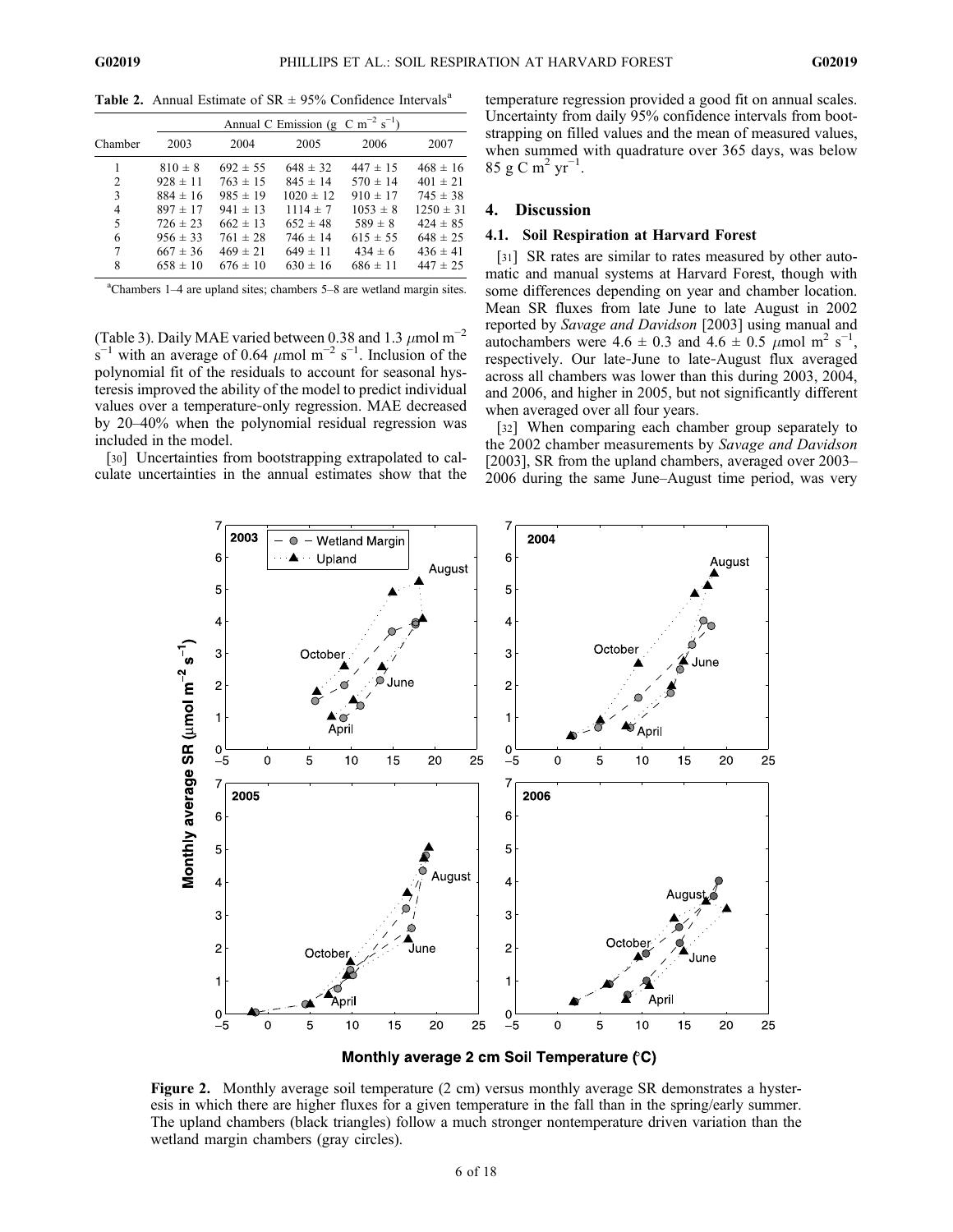

Figure 3. Ratio of chamber SR to tower ER for both the wetland margin (black solid line) and upland (gray dashed line) sites.

similar  $(4.84 \pm 0.08 \ \mu \text{mol m}^2 \text{ s}^{-1})$ , and the wetland was significantly lower  $(4.03 \pm 0.04 \ \mu \text{mol m}^2 \text{ s}^{-1})$ . These measurements at Harvard Forest are very similar to the average SR measured at a range of temperate mixed forest sites. Mean values for mixed forest biomes are  $3.5 \pm 2.2$  and  $4.9 \pm 1.1$  for annual and growing season, respectively [Hibbard et al., 2005].

[33] Differences in SR between the chamber groups may be explained by long-term moisture conditions. Wetland margin chambers measure the lowest fluxes in all years. In both years of soil moisture measurements the wetland margin experienced significantly higher water content. Mean wetland margin water content was 0.27 and 0.30 cm<sup>3</sup> cm<sup>-3</sup> and mean upland water content was 0.13 and 0.23 in 2004 and 2007, and  $O_2$  diffusion may be limiting oxic heterotrophy in the wetter sites. The depth of the O horizon is significantly deeper at the wetland margin (18.75 cm) than at the upland (5 cm) suggesting slower rates of decomposition given equal input rates, which would result in a long‐term lower soil respiration. The litter layer is also deeper at the wetland margin (2.5 cm) than at the upland (1 and 1.25 cm).

[34] Filtering by removing fluxes below the flux detection limit may introduce some bias into the data, because some of the low fluxes may be real. Fluxes were significantly larger than zero during most of the growing season, and a near‐zero growing season flux is a good indication of a faulty measurement. Biases might be more important early or late in the measurement period when near‐zero fluxes could be valid and would be excluded by the filter criteria. In 2003, 2004, 2006, and 2007 there was little seasonal variation in the percentage of fluxes removed by month. The November and December 2005 monthly mean SR was higher with below detection limit fluxes removed than the same monthly averages containing the low fluxes (0.3 compared to 0.2  $\mu$ mol m<sup>2</sup> s<sup>-1</sup>). Rejecting the low fluxes also decreased the standard deviation of SR during these months from 0.8 to 0.4  $\mu$ mol m<sup>2</sup> s<sup>-1</sup>. Filtering possibly caused a small overestimation of SR in these months; however, the magnitude of mean SR during these months was small regardless of the inclusion or exclusion of low fluxes. The observed annual patterns or observed seasonal hysteresis were not significantly affected by the truncation bias from removing very low fluxes that may have been valid.

#### 4.2. Diel Hysteresis

[35] There was a distinct diel hysteresis in which SR was out of phase with respect to soil temperature and higher fluxes occur during the night than during the daytime for a given temperature (Figure 7). This effect is similar to that described by others [Hirsch et al., 2002; Hirano et al., 2003; Parkin and Kaspar, 2003; Tang et al., 2005; Liu et al., 2006; Gaumont‐Guay et al., 2006a; Riveros‐Iregui et al., 2007; Carbone et al., 2008]. The magnitude of hysteresis was calculated based on the range of residuals from the linear regression of 2 cm temperature  $(T)$  and SR for each day based on Riveros-Iregui et al. [2007]:

$$
SR = \beta_0 T + \beta_1 \tag{3}
$$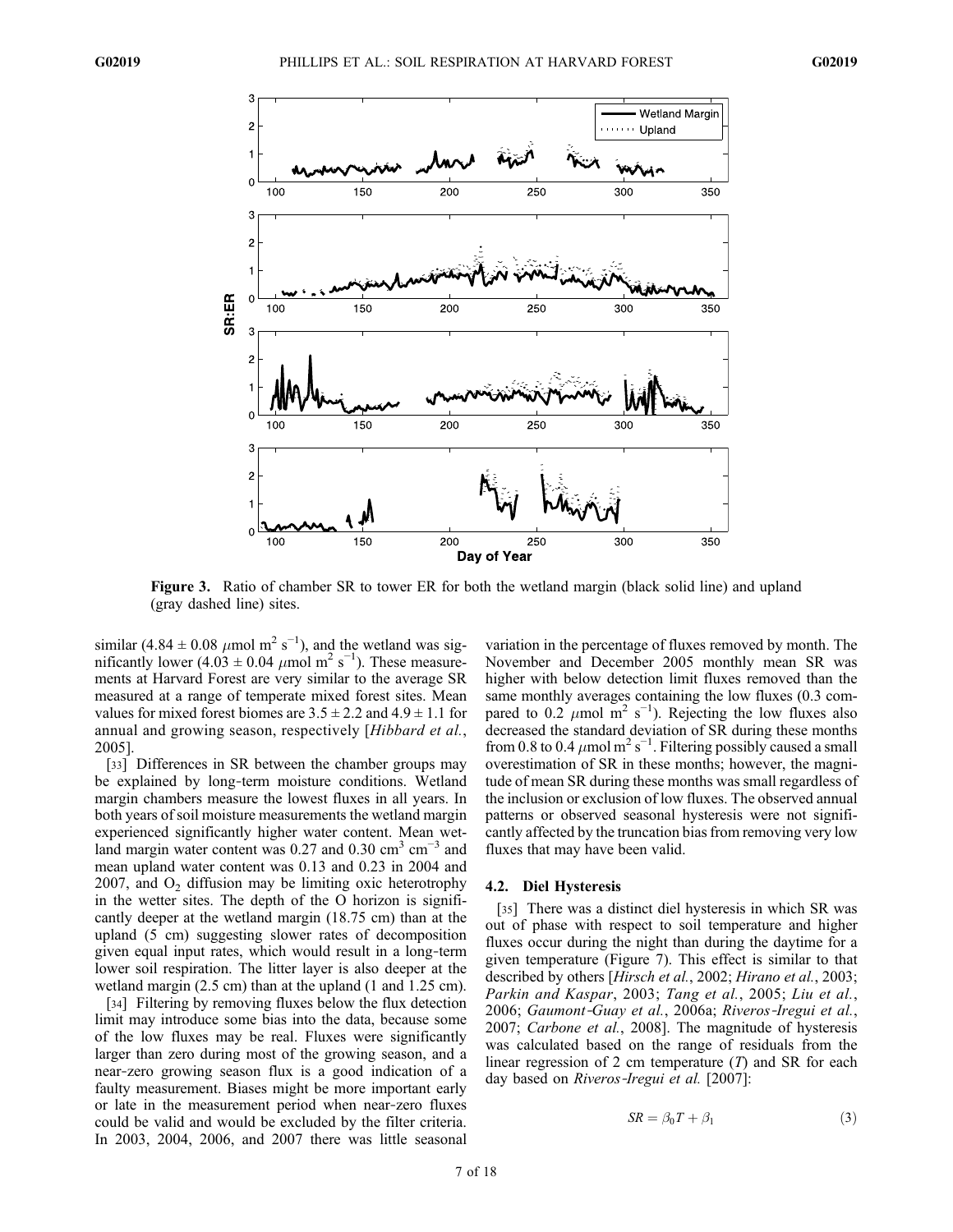

Figure 4. Monthly average 2 cm soil temperature versus monthly average gap-filled eddy covariance tower ER.

where  $\beta_o$  is the slope and  $\beta_1$  is the y intercept. The observed hysteresis decreased when available 5 cm and 16 cm soil temperatures from 2004 were used for plots with SR. Although SR did lag soil temperature by several hours, it appears that temperatures in the upper 5 cm may not be representative of the SR experienced by the majority of respiring soil. Hysteresis increased with SR during the summer months (Figure 8), was highly correlated with the range in SR values for a given day, and was not correlated with daily range of temperatures. Hysteresis decreased with increased soil moisture suggesting that increased soil moisture increases the heat capacity of the bulk soil reducing the temperature range (Figure 9). Other studies have found that the magnitude of the hysteresis is controlled by water limitation [Riveros-Iregui et al., 2007; Carbone et al., 2008].

[36] The magnitude of diel hysteresis of SR represents significant variation relative to the magnitude seasonal variation. The mean daily hysteresis magnitude in the upland in order of year was 2.94, 4.51, 4.78, 4.86, and 5.73  $\mu$ mol m<sup>2</sup> s<sup>-1</sup> during the years 2003–2007. At the wetland margin these values were similar at 3.06, 3.80, 3.89, 3.42, and 4.25  $\mu$ mol  $m^2$  s<sup>-1</sup>, however the magnitude was less and 2006 did not fit in this increasing trend. As few flux measurements ever exceeded 10  $\mu$ mol m<sup>2</sup> s<sup>-1</sup>, these values are significant relative to the total seasonal variation. The magnitude of hysteresis increased 2003 to 2007, even as overall SR decreased. If the diel variation of SR is controlled by photosynthetic factors [Tang et al., 2005], the increase in SR

hysteresis magnitude suggests that the soils were increasingly controlled by the rhizospheric component of soil  $CO<sub>2</sub>$ production.

[37] The magnitude of diel hysteresis at Harvard Forest was within the same range reported by *Liu et al.* [2006], Vargas and Allen [2008], and Carbone et al. [2008] in forest and grassland ecosystems. Detailed comparisons of multiple sites in varying ecosystems and soil types may provide insight into the cause of this diel variability. Concurrent, high–resolution measurement of photosynthate transport and flux would provide a definitive link between aboveground photosynthetic processes and subsurface  $CO<sub>2</sub>$  production. The link between photosynthesis and diel hysteresis [*Tang*] et al., 2005] is speculative until a mechanistic understanding of the timing of downward photosynthate transport is attained [Liu et al., 2006; Vargas and Allen, 2008]. This nontemperature‐related diel variation requires the use of daily averages for relating SR to environmental variables. The presence of the diel cycles supports the importance of automated SR measurements to avoid bias by manual measurements which are typically only collected during the daytime.

#### 4.3. Seasonal Patterns

[38] In 2004, the only year of complete soil moisture data, there was no correlation between soil water content in any soil horizon and the magnitude of hysteresis. In any given year, precipitation patterns did not coincide with the seasonal pattern in SR.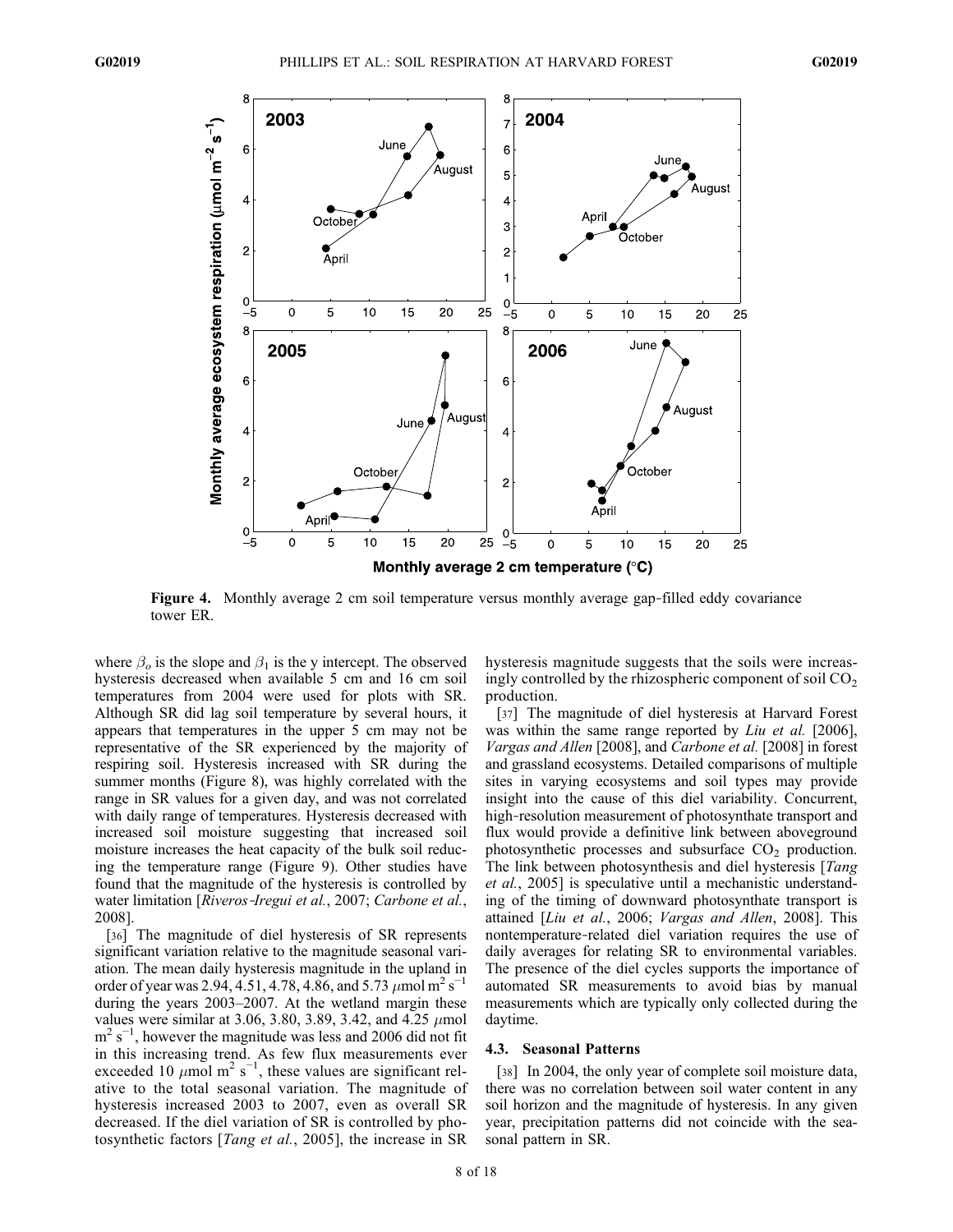

Figure 5. (a) Annual estimates of magnitudes of mean SR at upland and wetland margin chambers, tower ER, and tower GPP. Note that SR and ER are fluxes to the atmosphere, while GPP is a flux from the atmosphere. (b) Comparison of upland and wetland margin average SR with ER measured at the tower.

[39] Although there is a seasonal difference in soil temperature profiles (soils warm from the top down in the spring, and then cool from the top down in the fall), no correlation was found between temperature gradients in the soil and the hysteresis. SR investigations at more northerly temperate and boreal forests have emphasized the contribution of deep soil carbon decomposition in the late fall [Goulden et al., 1998] and late growing season [Risk et al., 2008]. Though we used a 2 cm temperature for plots of hysteresis, seasonal hysteresis was only slightly reduced when using the  $5-7$ ,  $16-18$ , or 30 cm soil temperatures measured at the three soil profiles in 2004, or the 10 cm soil temperature measured at the site meteorological station in all years. The fact that the seasonal hysteresis does not disappear with deeper soil temperatures suggest that the seasonal hysteresis cannot be explained by lags in soil temperature alone.

[40] Seasonal variation in temperature sensitivity indicates that multiple confounding factors control the temperature sensitivity [Janssens and Pilegaard, 2003]. Changes in temperature sensitivity may be affected by vegetation phenology. Seasonal  $Q_{10}$  and basal SR estimates in a Belgian forest were demonstrated to be influenced by seasonal patterns in plant activity [Curiel Yuste et al., 2004] and modeled photosynthesis [Sampson et al., 2007]. One hypothesis is that root respiration and photosynthate transport to the roots varies on a seasonal scale, influencing SR but not synchronously with soil temperature. Since the availability of readily decomposed carbon substrate is a major factor affecting SR [Davidson et al., 2006c], an increase in exudation of carbohydrates from roots to the rhizosphere may increase SR. There is little information on the phenology of downward photosynthate transport or production of root exudates.

[41] Other studies have shown that photosynthesis has a strong effect on SR. A tree girdling experiment in Sweden revealed that cutting off the supply of photosynthate to the roots and mycorrhizal fungi reduced SR by 37% within 5 days [Högberg et al., 2001] and SR remained reduced during the following year [Bhupinderpal‐Singh et al., 2003]. In an analysis of European flux tower data, GPP was determined to be the most significant factor in determining SR and ER, explained by the influence of photosynthate exudation and leaf litter and fine root production [Janssens et al., 2001]. Studies that have measured the contribution of root respiration to SR over the duration of a growing season in a Japanese forest [Lee et al., 2003] and a Tennessee forest [Cisneros-Dozal et al., 2006] do not see significant variation in root respiration relative to SR. Various isotopic labeling studies have quantified a fast, vegetation-dependent link between photosynthesis and SR [Ekblad and Högberg, 2001; Carbone and Trumbore, 2007; Carbone et al., 2007]. At the Harvard Forest site, SR and GPP were not correlated on seasonal or interannual timescales.

[42] Litterfall also can have an impact on SR at Harvard Forest. Decomposition of newly fallen litter comprised 12% of total SR at the DIRT plots at Harvard Forest [Bowden et al., 1993]. However, the seasonal shift in our SR measurements began in July–August, much sooner than senescence. The increase in litterfall in autumn cannot fully explain the observed hysteresis.

[43] The seasonal hysteresis observed here has comparable direction to seasonal hysteresis of SR observed by Crill [1991], Goulden et al. [1998], Morén and Lindroth [2000], and Drewitt et al. [2002], and is opposite of the hysteresis reported by Gaumont-Guay et al. [2006a] and Vargas and Allen [2008]. The difference in hysteresis direction between sites and the difference in magnitudes of the hysteresis at this site suggest that vegetation type and soil structure have a strong effect on the nontemperature related seasonal variation in SR. Along with automated flux measurements, detailed observations of soil  $CO<sub>2</sub>$  profiles, photosynthate transport, fine root/micorrhizal fungi growth, and heterotrophic microbial communities over the growing season are necessary to identify the sources of  $CO<sub>2</sub>$  contributing to SR. Further work comparing the temperature‐independent seasonal variation across various ecosystems could provide insight into additional controls on SR.

[44] SR residuals from annual temperature fits are sometimes correlated with soil moisture only on short timescales. Some individual rain events during mid to late summer produce an easily recognizable spike in the residual from a half-year temperature fit shortly after rain, which then subsides with soil moisture as the soil dries over a period of days. However, due to the large magnitude of nontemperature seasonal and diel variation, it is difficult to detect a consistent short-term effect of soil moisture on SR. Residuals from a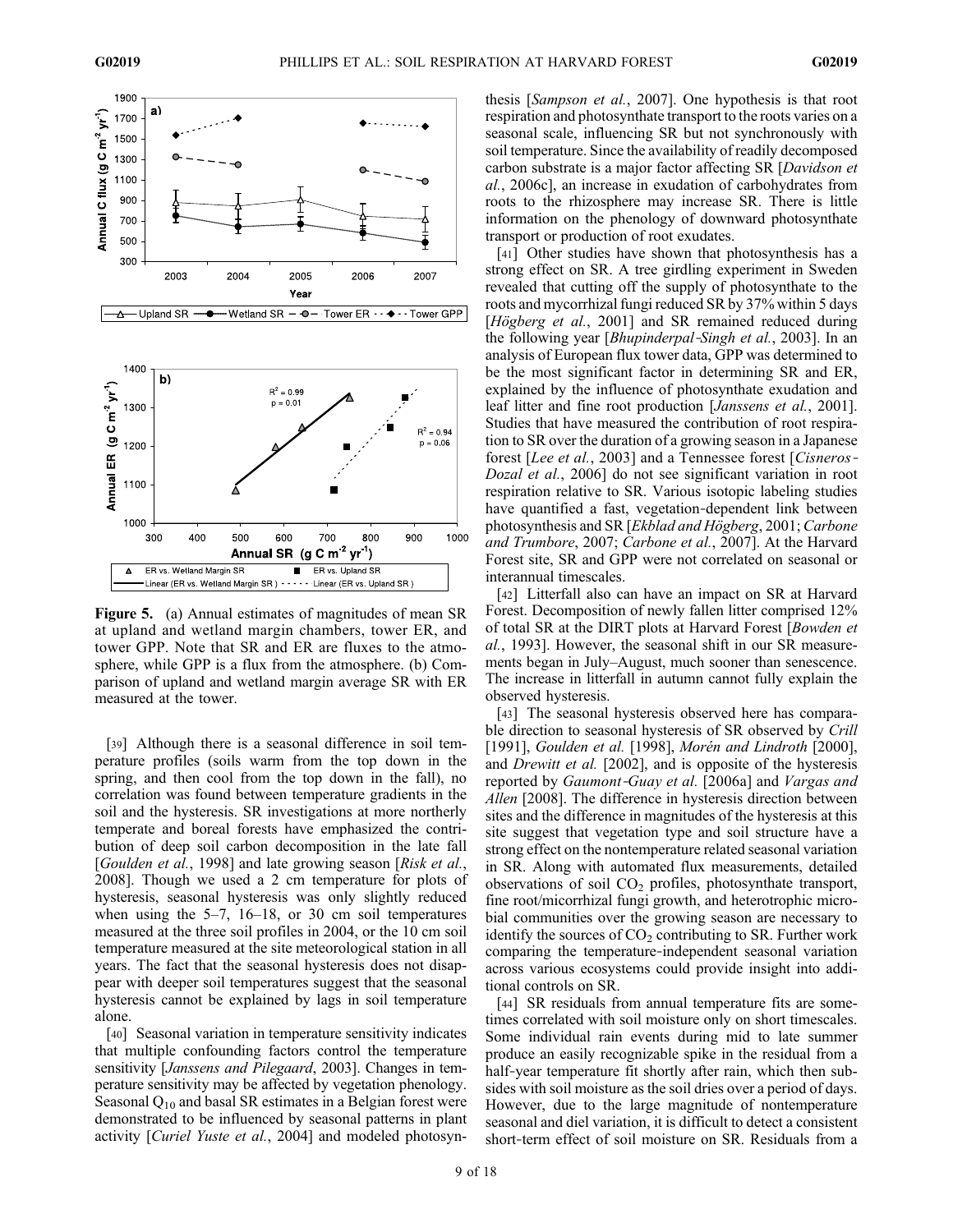

Figure 6. (top left) Steps and evaluation of modeling method: An Arrhenius regression fit of daily average 2 cm soil temperature and SR from chamber 5 in 2003. (top right) Residuals from exponential temperature regression with cubic polynomial fit. (bottom left) Observed daily averaged SR versus predicted daily SR and (bottom right) observed and predicted SR plotted as a daily time series.

temperature fit from an entire growing season or part of the growing season from these chambers could not be explained by soil water content, as others have done in forest ecosystems [Savage and Davidson, 2001; Borken et al., 2003; Savage and Davidson, 2003; Gaumont-Guay et al., 2006a]. Residuals from temperature regressions involving individual chambers and the aggregated upland and wetland margin sites did not show a quantifiable effect of soil moisture in relating instantaneous or daily averaged values. After modeling the seasonal variation in the residuals using a polynomial function, the fit or the residual to the polynomial did not correlate with soil moisture. This observation is likely due to a lack of

Table 3. Mean Absolute Error of Daily Averaged SR Compared to Modeled SR<sup>a</sup>

|                | Mean Absolute Error (g C m <sup>-2</sup> s <sup>-1</sup> ) |      |      |      |      |
|----------------|------------------------------------------------------------|------|------|------|------|
| Chamber        | 2003                                                       | 2004 | 2005 | 2006 | 2007 |
|                | 0.39                                                       | 0.38 | 0.48 | 0.42 | 0.40 |
| $\overline{c}$ | 0.71                                                       | 0.74 | 0.57 | 0.45 | 0.58 |
| 3              | 0.56                                                       | 0.58 | 0.67 | 0.68 | 0.55 |
| 4              | 0.50                                                       | 0.95 | 1.00 | 0.77 | 0.75 |
| 5              | 0.55                                                       | 0.69 | 0.80 | 0.48 | 0.74 |
| 6              | 0.39                                                       | 0.67 | 0.87 | 0.75 | 1.30 |
| 7              | 0.51                                                       | 0.54 | 0.81 | 0.53 | 0.61 |
| 8              | 0.45                                                       | 0.48 | 0.87 | 0.61 | 0.64 |

a Chambers 1–4 are upland sites; chambers 5–8 are wetland margin sites.



Figure 7. Example of diel hysteresis from chamber 2 (all of 2004). The 4 h average soil temperature (2 cm) versus 4 h average SR demonstrates a hysteresis in which SR is out of phase with soil temperature. Hour labels are included to demonstrate the direction of hysteresis loop (counterclockwise). Hysteresis decreases with deeper soil temperatures as a result of a lower temperature range.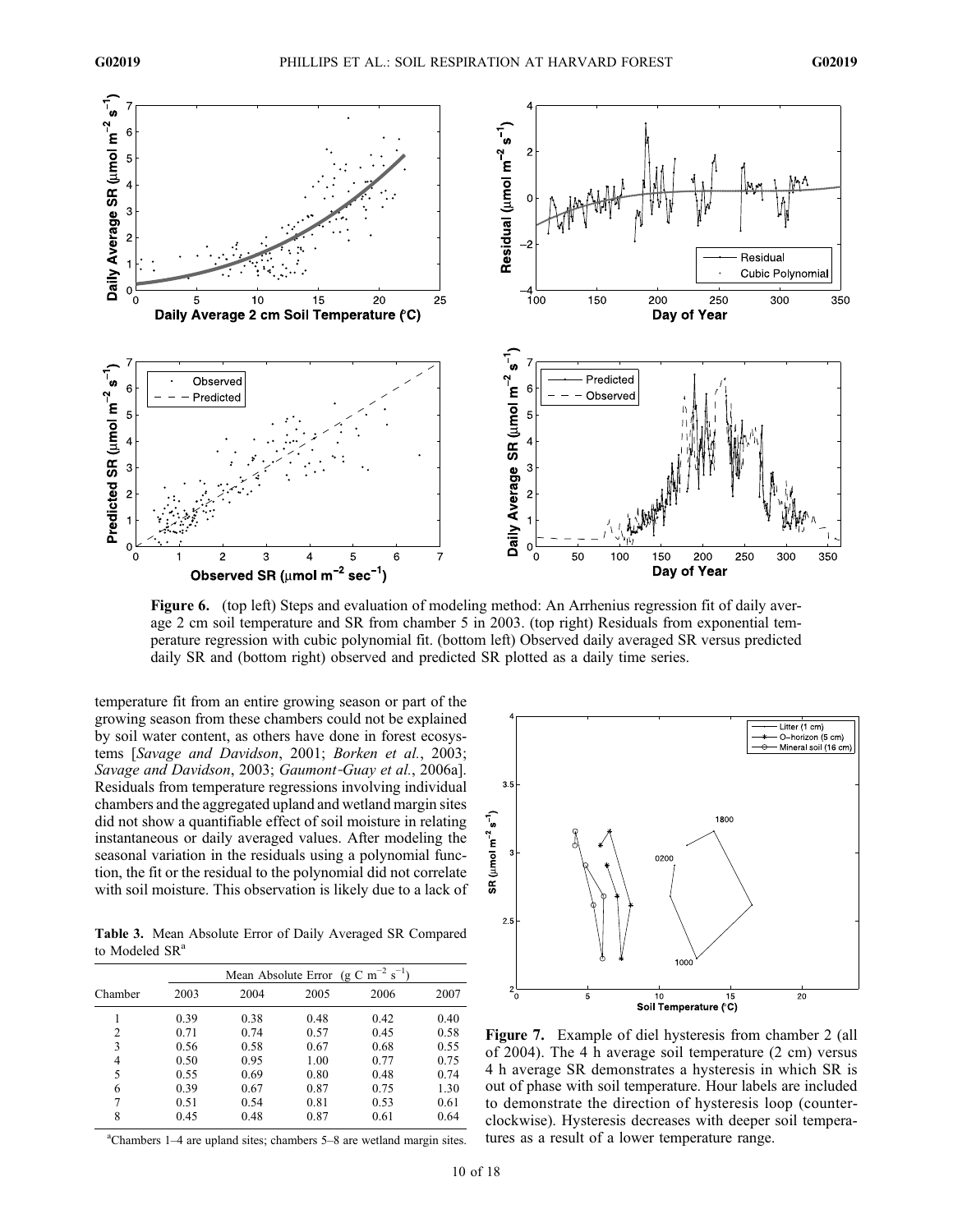

Figure 8. Time series of daily magnitude of hysteresis for upland and wetland margin SR plotted with the daily temperature range in all years. Magnitude of hysteresis is calculated from daily range of residuals to fit of SR to 2 cm soil temperature (see Figure 6 and text for details).

soil moisture data at suitable depths and the incorporation of soil moisture measured approximately 400 m away from the chambers.

[45] Comparing monthly averages of SR during July and August across years with similar soil temperatures and assumed same phenological state indicated that years with higher precipitation in the same month had higher SR. Residuals from linear regression of average temperature and SR during the same late summer months (August and September) were correlated with monthly precipitation anomalies (Figure 10).

#### 4.4. Annual Estimates of SR

[46] Nonlinear temperature regressions of SR to 2 cm temperature provided a good estimate of annual C release. On annual scales these temperature relationships allowed for

prediction of the overall annual pattern. Although the Arrhenius equation (equation (1)) was used to predict temperature response, it was used to derive an empirical relationship and not to predict instantaneous kinetics on which the equation is based. Due to seasonal and diel hysteresis, the temperature relationship to SR was inadequate for predicting short-term events. Fitting a cubic polynomial to the residuals of the temperature fit greatly improved the performance of the model.

[47] Our annual SR estimates were generally within a similar range or higher than those previously reported by manual measurements at Harvard Forest-760 and 870 g C m<sup>2</sup> yr<sup>-1</sup> at upland sites and 370 and 410 g C m<sup>2</sup> yr<sup>-1</sup> at wetland sites during 1996–1998 [Savage and Davidson, 2001]. Our wetland‐margin SR values were higher than their reported wetland SR but lower than upland SR. Quantitative com-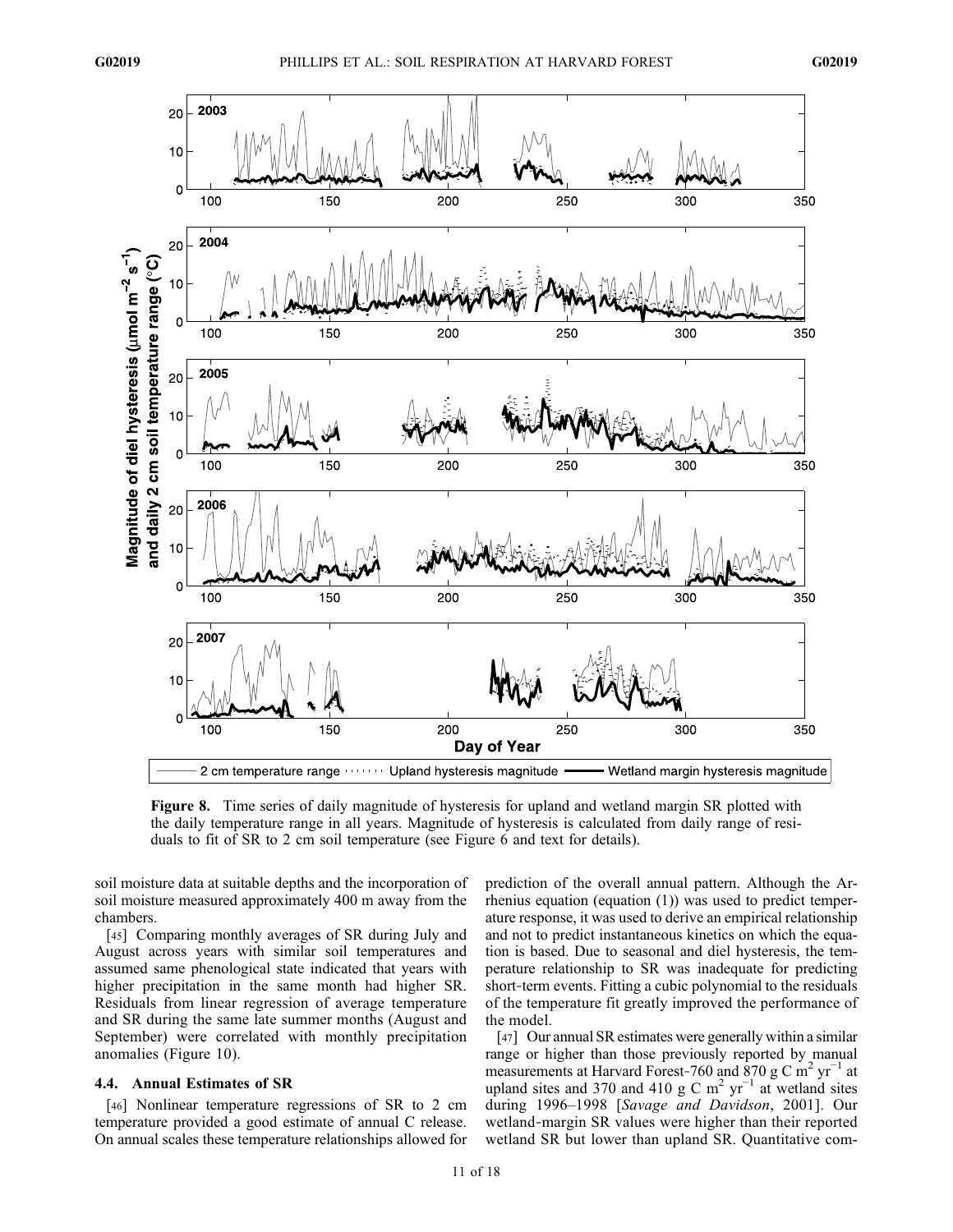

Figure 9. (a) Diel magnitude hysteresis from chamber 4 versus soil moisture. (b) Decrease in range of 2 cm soil temperatures during wetting event.

parisons of autochamber measurements with manual measurements will require intensive site-specific scaling and additional measurements to account for spatial and temporal advantages/limitations of each.

[48] The decrease in SR at this site occurs over a period in which the mean annual air temperature was increasing, though 2 cm soil temperature at the autochambers exhibited a decreasing trend over the 5 year measurement period (Figure 11). While the mean annual air temperatures over Harvard Forest generally increased 2003–2007, soil temperature under the canopy at the autochamber site decreased over the same time period (Figure 11). The inverse relationship between spring wetland margin and upland 2 cm soil temperatures and air temperatures at the meteorological station located in open field suggest phenology may modulate soil temperatures at the site by shading. Spring (April– June) night air temperatures increased ( $\alpha$  = 0.09) and spring day and night 2 cm soil temperatures decreased ( $\alpha = 0.14$ ) and  $\alpha$  = 0.14) over 2003–2007. Fall (October and November) day air temperatures decreased ( $\alpha$  = 0.12) and fall day 2 cm soil temperatures increased ( $\alpha$  = 0.12) over the measurement

period. Bud break in the three deciduous species present at the autochamber site occurs earlier during the years 2004–2006 compared to 2003 (Table 4). Regional warming at Harvard Forest may induce earlier leaf-out thus causing increased shading of the forest floor during the spring. Springtime (April–June) mean 2 cm soil temperatures are correlated with annual SR estimates for the wetland margin and upland (Figure 12a). Annual sums of SR are strongly correlated with July–September mean soil temperatures, but with opposite slopes for upland and wetland margin chambers, indicating a possible effect of soil moisture on fluxes (Figure 12b). Average October–November soil temperatures demonstrate little correlation with annual SR. Fall day air temperatures decreased significantly while fall day 2 cm temperatures increased significantly; however the fall phenology data does not suggest consistent changes in leaf color or leaf drop. Spring soil temperatures may be an important factor driving interannual variability of C release from soils. In 2004–2006 the decrease in daily temperature range at 2 cm was apparent as the soils became shaded (Figure 8). Annual soil tempera-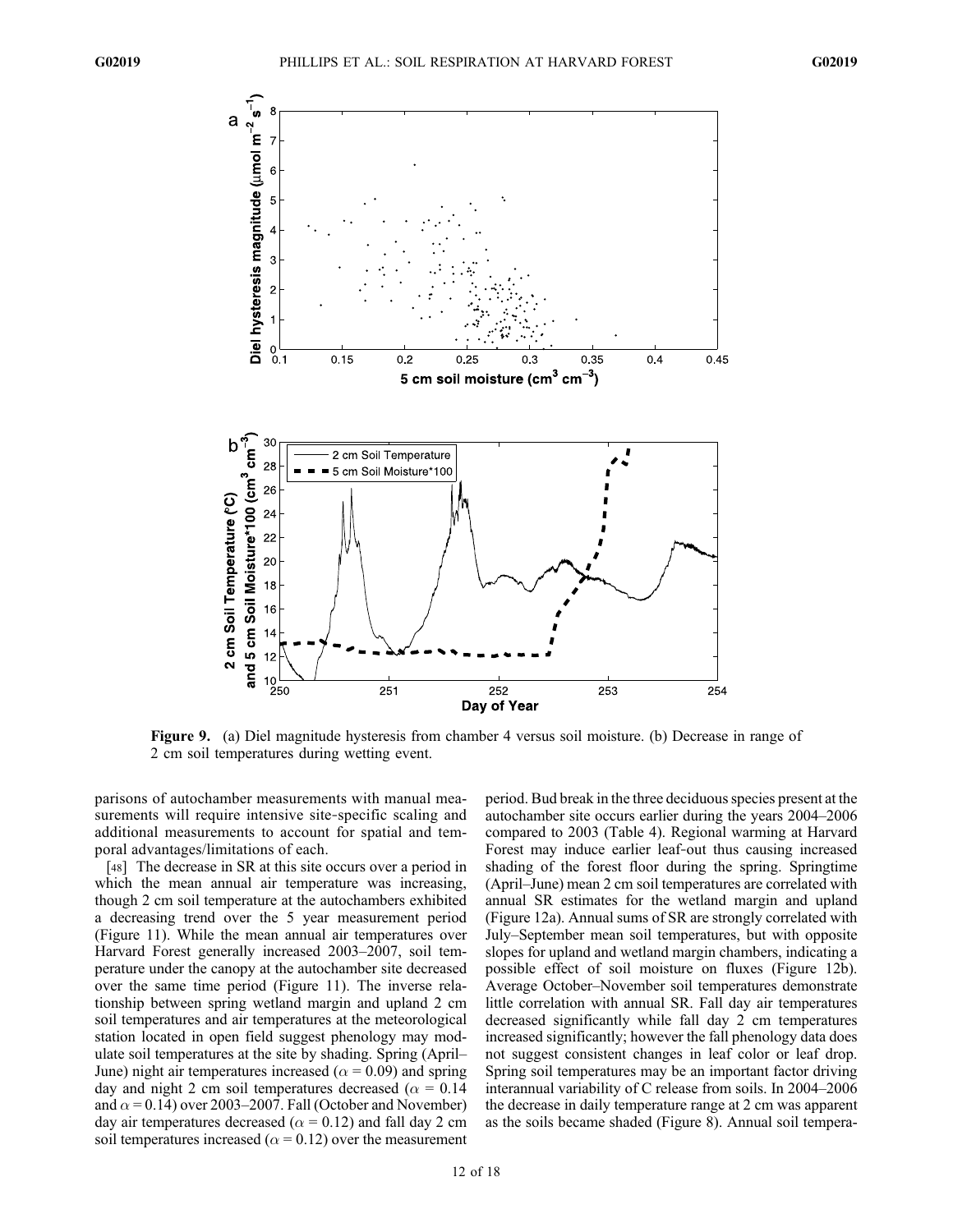

Figure 10. (a) August and September mean 2 cm soil temperature versus monthly mean SR for each year, and (b) residuals from these fits versus monthly precipitation anomalies relative to the 5 year mean 2003–2007.

ture averages at the autochambers could not be used for analysis due to gaps in the data.

# 4.5. Comparison to Tower Fluxes

[49] The autochambers are located to the northwest of the HFEMS tower, in the direction of the prevailing winds. In each growing season, due to gaps in both data sets the number of instances in which the tower and autochambers measured a flux within the same hour was less than 20% of potential measurements. If the data were filtered by wind direction (northwest) to maximize the possibility of the chambers being within the tower's footprint, the amount of data available for comparison was reduced by another one‐ third. Insufficient data remained after filtering to make meaningful comparisons with near‐instantaneous values. In addition, uncertainty in the tower's flux footprint raises questions as to whether the chambers are representative of the area actually measured by the tower. Diel hysteresis of SR also presents complications with relating instantaneous rates. However, because the two slope locations along the gradient and the wetland chambers capture the moisture range for soils in the footprint and there are a large number of measurements, chamber SR can be compared qualitatively to the gap‐filled ER from the tower.

[50] Time series of both the ER and SR indicate that fluxes resulting from belowground processes occur on different seasonal patterns than fluxes from the combined above and belowground processes. The seasonal hysteresis of the tower is very different from that of SR. ER reaches a maximum earlier in the summer (May–June) than SR, which peaks later in the summer (July–August). This is consistent with the notion that the vegetation and soil have very different seasonal patterns. Foliar activity during budbreak and leaf expansion peaks early in the growing season before the soils warm. Late in the growing season carbon substrate from trees is transferred to the still warm soils during senescence. The differences in hysteresis of ER and SR are consistent with the time series of these measurements, as



Figure 11. Mean annual air and 10 cm soil temperature measured at the Harvard Forest meteorological station (open field) and autochamber sites (under canopy).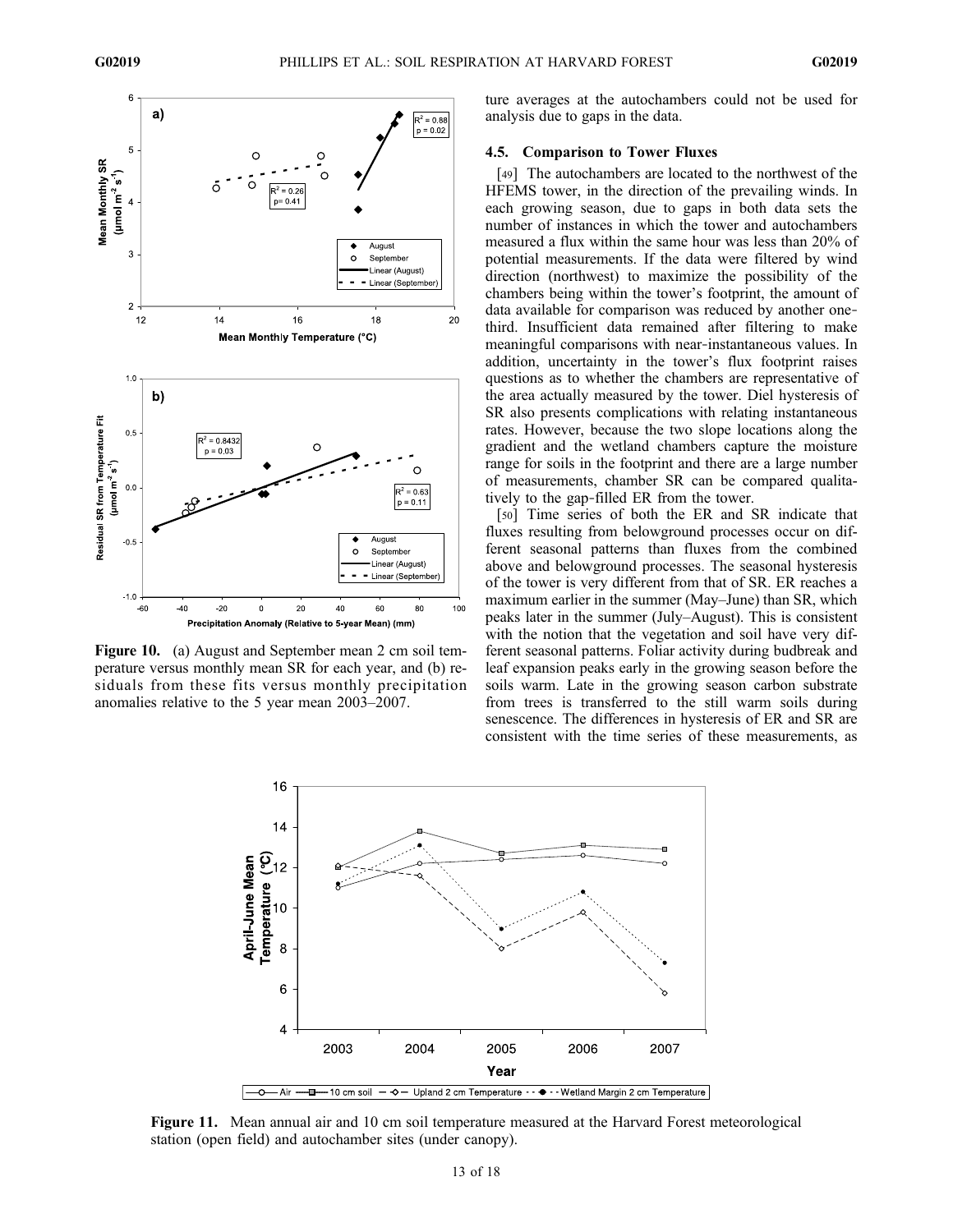

Figure 12. Scatterplots of annual SR versus mean seasonal 2 cm soil temperatures from (a) April–June and (b) July–September.

well as the seasonal pattern observed in Howland Forest by Davidson et al. [2006a]. Early in the spring SR approached ER when the soils were warmed by the sun before foliage shades the forest floor. Mean springtime aboveground respiration, estimated by subtraction of upland SR from ER, was 0.7, 0.8, 2.1, and 4.2  $\mu$ mol m<sup>2</sup> s<sup>-1</sup> in 2003, 2004, 2006, and 2007. Springtime SR decreased over this period while ER increased.

[51] In principle, SR is only one component of the ecosystem flux and cannot exceed ER. Other studies have encountered chamber‐based SR measurements that exceed ER measured by EC but the exact cause is unknown [Griffis] et al., 2003]. Because our upland SR measurements were sometimes larger than the flux tower ER, it raises questions about the distribution of site types in the tower footprint. To the extent that areas of lower fluxes, such as the wetland, or areas of no flux, such as rock outcroppings or tree basal area, preferentially dominate the tower footprint relative to the autochambers, the tower will measure lower fluxes than some of the chambers measuring on soils with higher  $CO<sub>2</sub>$ flux.

[52] If some of the soil-respired  $CO<sub>2</sub>$  is advected away from the tower and escapes above the canopy at another location, the tower may miss these vertical fluxes [Goulden] et al., 1996b; Baldocchi et al., 2000]. Horizontal advection of  $CO<sub>2</sub>$  accounts for a significant component of forest  $CO<sub>2</sub>$ transport [Feigenwinter et al., 2004], especially on sloping terrain [Lee, 1998; Aubinet et al., 2003]. Even shallowly sloping terrain can result in significant advection and underestimation of ER [Lee, 1998]. Significant preferential venting of  $CO<sub>2</sub>$  has been observed at a Wisconsin forest [*Cook et al.*, 2004]. At Harvard Forest, horizontal advection of  $CO<sub>2</sub>$  is prevalent in calm conditions, and accounting for this term can improve calculations of nighttime NEE [Staebler and Fitzjarrald, 2004]. However, gap filling of NEE at the HFEMS is based on excluding calm periods, reducing the influence of advective losses.

[53] Long-term bias in both SR and ER measurements cannot be ruled out as a possible cause of the mismatch.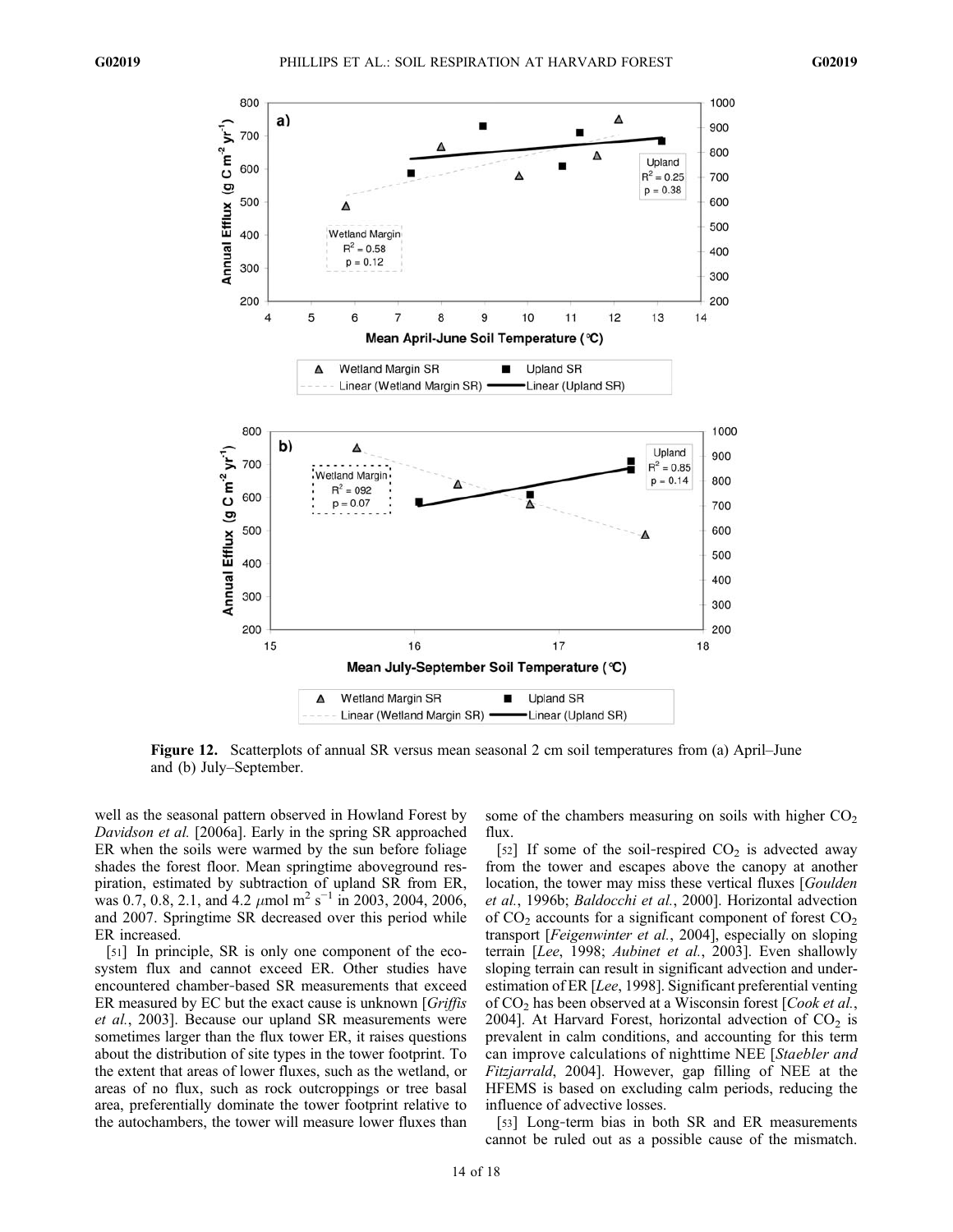Table 4. Spring and Fall Phenology for Three Deciduous Species at the Autochamber Site<sup>a</sup>

|                                    |                           | Spring Phenology (Day of Year) |                                 |                       |                     | Fall Phenology (Day of Year) |                    |                   |  |
|------------------------------------|---------------------------|--------------------------------|---------------------------------|-----------------------|---------------------|------------------------------|--------------------|-------------------|--|
|                                    | First Bud<br><b>Break</b> | All Bud<br><b>Break</b>        | First Measurable<br>Leaf Growth | $90\%$ Leaf<br>Growth | First Leaf<br>Color | First Leaf<br>Drop           | 100% Leaf<br>Color | 100% Leaf<br>Fall |  |
| Acer rubrum                        |                           |                                |                                 |                       |                     |                              |                    |                   |  |
| 2003                               | 128                       | 151                            | 143                             | 166                   | 252                 | 259                          | 288                | 295               |  |
| 2004                               | 123                       | 139                            | 132                             | 159                   | 248                 | 257                          | 285                | 291               |  |
| 2005                               | 125                       | 137                            | 138                             | 161                   | 247                 | 254                          | 293                | 303               |  |
| 2006                               | 124                       | 141                            | 136                             | 165                   | 249                 | 254                          | 281                | 287               |  |
| Quercus rubrum                     |                           |                                |                                 |                       |                     |                              |                    |                   |  |
| 2003                               | 135                       | 147                            | 145                             | 171                   | 259                 | 276                          | 301                | 311               |  |
| 2004                               | 124                       | 134                            | 132                             | 161                   | 260                 | 278                          | 303                | 313               |  |
| 2005                               | 125                       | 139                            | 139                             | 170                   | 259                 | 281                          | 311                | 319               |  |
| 2006                               | 127                       | 140                            | 138                             | 167                   | 255                 | 270                          | 304                | 315               |  |
| Quercus alba                       |                           |                                |                                 |                       |                     |                              |                    |                   |  |
| 2003                               | 138                       | 161                            | 151                             | 174                   | 250                 | 264                          | 299                | 308               |  |
| 2004                               | 132                       | 142                            | 138                             | 167                   | 262                 | 264                          | 295                | 315               |  |
| 2005                               | 136                       | 159                            | 149                             | 176                   | 259                 | 270                          | 301                | 316               |  |
| 2006                               | 132                       | 149                            | 144                             | 170                   | 260                 | 272                          | 287                | 308               |  |
| Average annual change <sup>b</sup> |                           |                                |                                 |                       |                     |                              |                    |                   |  |
| Acer rubrum                        | $-1.4$                    | $-3.3$                         | $-2.3$                          | $-0.3$                | $-0.9$              | $-1.6$                       | $-2.1$             | $-2.7$            |  |
| Ouercus rubrum                     | $-2.1$                    | $-4.0$                         | $-2.4$                          | $-1.3$                | $-1.3$              | $-2.2$                       | 0.8                | 1.6               |  |
| Ouercus alba                       | $-2.7$                    | $-2.4$                         | $-2.3$                          | $-1.3$                | 3.4                 | 2.8                          | $-3.9$             | 0.0               |  |

 ${}^{a}$ Data source: J. O'Keefe.

<sup>b</sup>From 2003 to 2006 (days).

Errors associated with EC measurements may cause an underestimation in ER, and recent work suggests that closed chamber measurements may overestimate SR during periods of low-turbulence conditions [Schneider et al., 2009]. The combination of these effects was not readily deciphered in the data, but cannot be eliminated as possible issues.

[54] On annual scales, SR was consistently lower than ER (Figure 6). Although short‐term comparisons revealed occurrences of SR exceeding ER, annual estimates of SR were consistently below 60% of ER. ER decreased over the period 2003 to 2006 and was strongly correlated with SR (Figure 6). SR is a strong predictor of ER and comprises a significant fraction of the total efflux. Wetland margin annual C release was 56%, 54%, 48%, and 40% of total C emission (ER) measured by the tower in 2003, 2004, 2006, and 2007, respectively. Upland C release over the same period was 57%, 59%, 48%, and 42%. Chamber measurements of SR across an assortment of temperate and boreal forest sites typically comprise a large seasonally varying fraction (45–94%) of tower ER in temperate and boreal forests [Lavigne et al., 1997; Law et al., 1999; Curiel Yuste et al., 2005; Davidson et al., 2006a; Gaumont‐Guay et al., 2006b; Ohkubo et al., 2007; Zha et al., 2007]. The values from Harvard Forest fall toward the low end of this range. These ratios are consistent with the 0.68 SR/ER ratio at Harvard Forest reported by *Goulden et al.* [1996a] based on measurements from June to September 1992 (the months bracketing the period with the largest SR/ER ratio between 2003 and 2007).

[55] The decreasing ratios of annual SR/ER across 2003 to 2007 indicate that the SR component of total ER was declining. Increased and earlier foliar expansion may have been driving decreased SR by cooling soils, while increasing aboveground respiration. Springtime daily temperatures ranges increase before leaf-out and then stabilize [Schwartz, 1996] influencing the heat and water balance of the forest [Fitzjarrald et al., 2001]. Earlier leaf expansion as a result of increased springtime temperatures drives a negative feedback on warming due to longer periods of  $CO<sub>2</sub>$  uptake and evapotranspiration [*Peñuelas et al.*, 2009]. The annual patterns of SR and temperature observed here suggest an additional feedback on climate caused by an extended season of leaf cover.

## 5. Conclusions

[56] Four years of high-frequency autochamber measurements of SR at adjacent upland and wetland margin sites at Harvard Forest revealed large interannual and seasonal variability. SR rates were higher at the upland chambers than the wetland margin in all years; differences were most apparent in the late summer and early fall. A pronounced seasonal hysteresis was observed in all years and varied interannually. Microbial contribution to SR may change from free heterotrophs to the rhizosphere later in the growing season. A significant diel hysteresis was also observed, with SR lower in midmorning than late afternoon at similar soil temperatures. The seasonal and diel hysteresis emphasizes the importance of automated measurements and potential problems with using seasonal or annual temperature relationships to predict short-term SR rates based on temperatures.

[57] Annual estimates of SR decreased from 2003 to 2007 and were strongly correlated with ER during the same time period. Annual sums of SR were correlated with mean spring soil temperatures. Mean spring soil temperatures decreased over the measurement period while air temperatures increased over the same period. Earlier foliar expansion as a result of warming may be the cause of the soil surface cooling via earlier increased shading. The synchronous decrease in spring soil temperatures and SR during regional warming of air temperatures may represent a negative feedback on a warming climate by reducing  $CO<sub>2</sub>$  production from soils.

[58] Variations in temperature and soil moisture fail to explain all of the variability in SR. Soil moisture had a notable impact on transients in SR following precipitation, but the combined effects of temperature and moisture could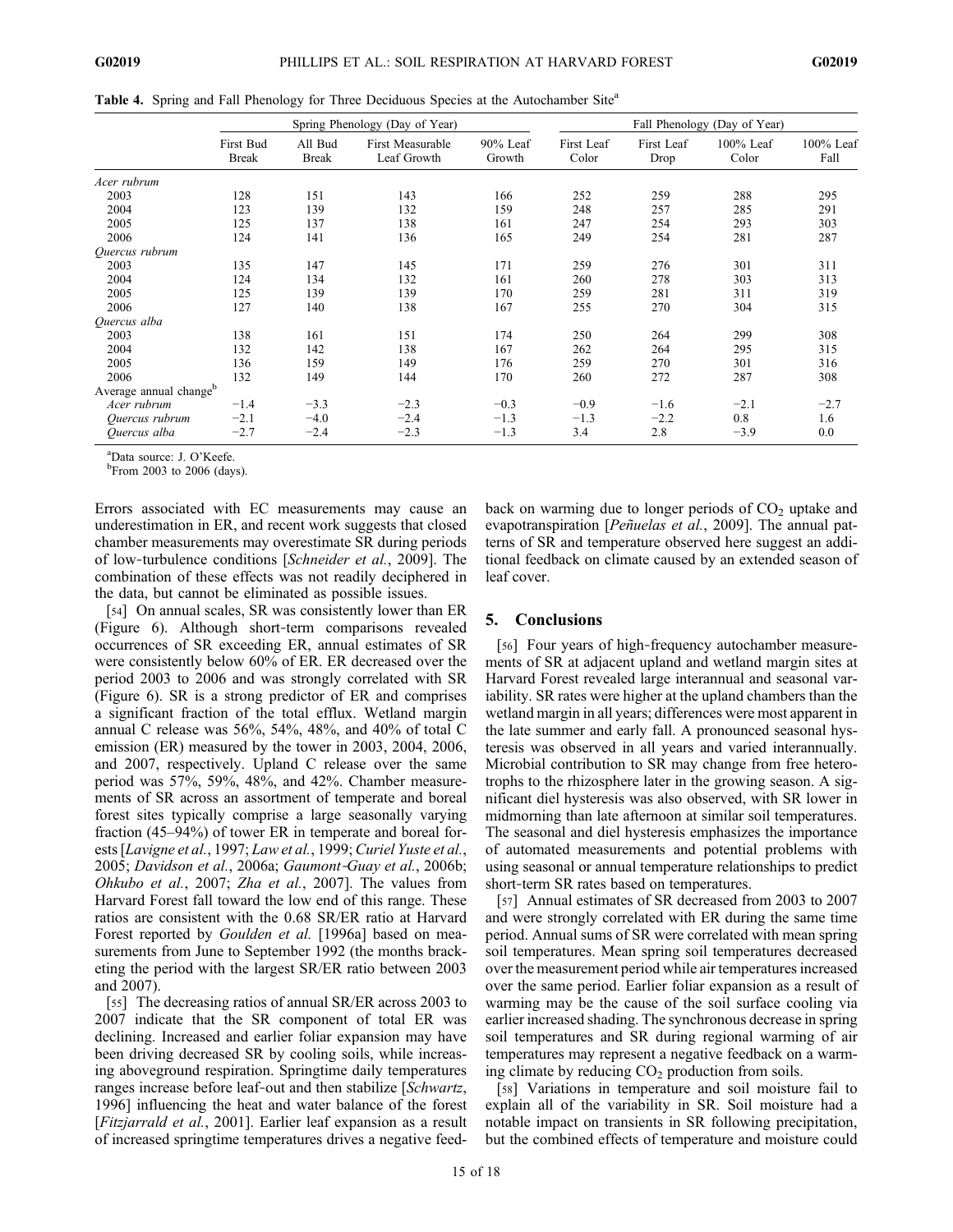not be disentangled on a growing‐season timescale to determine their individual contributions to controlling SR. However, the seasonality of SR and its relationship to total ER suggest that different phenology of root/rhizosphere respiration and free soil microbes are critical to understanding the annual variability of SR. Aboveground respiration by emerging foliage contributes to a spring/early summer maximum in ER while SR is at a maximum and contributes most to ER in late summer due to rhizosphere activity. In the future, more detailed observations of vegetation metabolism and photosynthate transport besides temperature and soil moisture will need to be included with observations of SR to better understand the processes that control SR. The larger magnitude of SR compared ER in certain times of the year demonstrates the need for a comprehensive footprint model to independently evaluate SR and ER.

[59] Annual comparisons of SR to ER show SR contributed 40–57% of total ER. The annual SR/ER ratio decreased from 2003 to 2007 suggesting that the decrease in ER is driven primarily by decreases in SR, and aboveground respiration did not decrease with the same trend. The decline in SR and ER over a 5 year period after a decade of increasing ER implies that decadal variation in temperate forest ecosystems is significant and partially driven by changes in SR.

[60] Acknowledgments. The authors would like to thank the personnel at the Harvard Forest and Pieter Beckman, Jess Alexander, Andrew Mosedale, and Bianca Moebius, and the UNH‐EOS machine shop for building and maintaining the autochamber system. Phenology of woody species data were provided by John O'Keefe through the Harvard Forest data archive. This project was supported by the U.S. Department of Energy's Office (BER) through the Northeastern Regional Center of the National Institute for Global Environmental Change (123246–15), and the Northeastern Regional Center of the National Institute for Climate Change Research (3219UNHUSDOE4157), and NASA (NNG04GH75G and NNX07AH32G). Tower flux observations were supported by the Office of Science (BER), U.S. Department of Energy grant DE‐FG02‐ 07ER64358, and through the Northeastern Regional Center of the National Institute for Climate Change Research (3452‐HU‐DOE‐4157).

# References

- Aubinet, M., B. Heinesch, and M. Yernaux (2003), Horizontal and vertical CO2 advection in a sloping forest, Boundary Layer Meteorol., 108, 397– 417, doi:10.1023/A:1024168428135.
- Bain, W. G., L. Hutyra, D. C. Patterson, A. V. Bright, B. C. Daube, J. W. Munger, and S. C. Wofsy (2005), Wind‐induced error in the measurement of soil respiration using closed dynamic chambers, Agric. For. Meteorol., 131, 225–232, doi:10.1016/j.agrformet.2005.06.004.
- Baldocchi, D. D., C. A. Vogel, and B. Hall (1997), Seasonal variation of carbon dioxide exchange rates above and below a boreal jack pine forest, Agric. For. Meteorol., 83, 147–170, doi:10.1016/S0168-1923(96)02335-0.
- Baldocchi, D., J. Finnigan, K. Wilson, K. T. Paw U, and E. Falge (2000), On measuring net ecosystem carbon exchange over tall vegetation and complex terrain, Boundary Layer Meteorol., 96, 257–291, doi:10.1023/ A:1002497616547.
- Barford, C. C., S. C. Wofsy, M. L. Goulden, J. W. Munger, E. H. Pyle, S. P. Urbanski, L. Hutyra, S. R. Saleska, D. Fitzjarrald, and K. Moore (2001), Factors controlling long‐ and short‐term sequestration of atmospheric CO<sub>2</sub> in a mid-latitude forest, Science, 294, 1688-1691, doi:10.1126/science.1062962.
- Bhupinderpal‐Singh, A. Nordgren, M. Ottosson‐Löfvenius, M. N. Högberg, P.-E. Mellander, and P. Högberg (2003), Tree root and soil heterotrophic respiration as revealed by girdling of boreal Scots pine forest: Extending observations beyond the first year, Plant Cell Environ., 26, 1287–1296, doi:10.1046/j.1365-3040.2003.01053.x.
- Black, T. A., W. J. Chen, A. G. Barr, M. A. Arain, Z. Chen, Z. Nesic, E. H. Hogg, H. H. Neumann, and P. C. Yang (2000), Increased carbon sequestration by a boreal deciduous forest in years with a warm spring, Geophys. Res. Lett., 27, 1271–1274, doi:10.1029/1999GL011234.
- Boone, R. D., K. J. Nadelhoffer, J. D. Canary, and J. P. Kaye (1998), Roots exert a strong influence on the temperature sensitivity of soil respiration, Nature, 396, 570-572, doi:10.1038/25119.
- Borken, W., E. A. Davidson, K. Savage, J. Gaudinski, and S. E. Trumbore (2003), Drying and wetting effects on carbon dioxide release from organic horizons, Soil Sci. Soc. Am. J., 67, 1888–1896.
- Borken, W., K. Savage, E. A. Davidson, and S. E. Trumbore (2006), Effects of experimental drought on soil respiration and radiocarbon efflux from a temperate forest soil, Global Change Biol., 12, 177–193, doi:10.1111/j.1365-2486.2005.001058.x.
- Bowden, R. D., K. J. Nadelhoffer, R. D. Boone, J. M. Mellilo, and J. B. Garrison (1993), Contributions of above ground litter, belowground litter, and root respiration to total soil respiration in a temperate mixed hardwood forest, Can. J. For. Res., 23, 1402–1407, doi:10.1139/x93-177.
- Bubier, J., P. Crill, A. Mosedale, S. Frolking, and E. Linder (2003), Peatland responses to varying interannual moisture conditions as measured by automatic CO<sub>2</sub> chambers, Global Biogeochem. Cycles, 17(2), 1066, doi:10.1029/2002GB001946.
- Burrows, E. H., J. L. Bubier, A. Mosedale, G. W. Cobb, and P. M. Crill (2005), Net ecosystem exchange of carbon dioxide in a temperate poor fen: A comparison of automated and manual chamber techniques, Biogeochemistry, 76, 21–45, doi:10.1007/s10533-004-6334-6.
- Burton, A. J., K. S. Pregitzer, G. P. Zogg, and D. R. Zak (1998), Drought reduces root respiration in sugar maple forests, Ecol. Appl., 8, 771–778, doi:10.1890/1051-0761(1998)008[0771:DRRRIS]2.0.CO;2.
- Carbone, M. S., and S. E. Trumbore (2007), Contribution of new photosynthetic assimilates to respiration by perennial grasses and shrubs: Residence times and allocation patterns, New Phytol., 176, 124–135, doi:10.1111/j.1469-8137.2007.02153.x.
- Carbone, M. S., C. I. Czimzcik, K. E. McDuffee, and S. E. Trumbore (2007), Allocation and residence time of photosynthetic products in a boreal forest using a low-level <sup>14</sup>C pulse-chase labeling technique, *Global* Change Biol., 13, 466–477, doi:10.1111/j.1365-2486.2006.01300.x.
- Carbone, M. S., G. C. Winston, and S. E. Trumbore (2008), Soil respiration in perennial grass and shrub ecosystems: Linking environmental controls with plant and microbial sources on seasonal and diel timescales, J. Geophys. Res., 113, G02022, doi:10.1029/2007JG000611.
- Carrara, A., A. S. Kowalski, J. Neirynck, I. A. Janssens, J. Curiel Yuste, and R. Ceulemans (2003), Net ecosystem  $CO<sub>2</sub>$  exchange of mixed forest in Belgium over 5 years, Agric. For. Meteorol., 119, 209–227, doi:10.1016/S0168-1923(03)00120-5.
- Cisneros‐Dozal, L. M., S. Trumbore, and P. J. Hanson (2006), Partitioning sources of soil-respired CO<sub>2</sub> and their seasonal variation using a unique radiocarbon tracer, Global Change Biol., 12, 194–204, doi:10.1111/ j.1365-2486.2005.001061.x.
- Cook, B. D., et al. (2004), Carbon exchange and venting anomalies in an upland deciduous forest in northern Wisconsin, USA, Agric. For. Meteorol., 126, 271–295, doi:10.1016/j.agrformet.2004.06.008.
- Crill, P. M. (1991), Seasonal patterns of methane uptake and carbon dioxide release by a temperate woodland soil, Global Biogeochem. Cycles, 5, 319– 334, doi:10.1029/91GB02466.
- Crill, P. M., M. Keller, A. Weitz, B. Grauel, and E. Veldkamp (2000), Intensive field measurements of nitrous oxide emissions from a tropical agricultural soil, Global Biogeochem. Cycles, 14, 86–96, doi:10.1029/ 1999GB900088.
- Curiel Yuste, J., I. A. Janssens, A. Carrara, and R. Cuelemans (2004), Annual Q10 of soil respiration reflects plant phenological patterns as well as temperature sensitivity, Global Change Biol., 10, 161-169, doi:10.1111/j.1529-8817.2003.00727.x.
- Curiel Yuste, J., M. Nagy, I. A. Janssens, A. Carrara, and R. Cuelemans (2005), Soil respiration in a mixed temperate forest and its contribution to total ecosystem respiration, Tree Physiol., 25, 609–619.
- Curtis, P. S., P. J. Hanson, P. Bolstad, C. Barford, J. C. Randolph, H. P. Schmid, and K. B. Wilson (2002), Biometric and eddy‐covariance based estimates of annual carbon storage in five eastern North American deciduous forests, Agric. For. Meteorol., 113, 3–19, doi:10.1016/S0168-1923 (02)00099-0.
- Davidson, E. A., and I. A. Janssens (2006), Temperature sensitivity of soil carbon decomposition and feedbacks to climate change, Nature, 440, 165–173, doi:10.1038/nature04514.
- Davidson, E. A., S. E. Trumbore, and R. Amundsen (2000), Soil warming and organic carbon content, Nature, 408, 789–790, doi:10.1038/ 35048672.
- Davidson, E. A., K. Savage, L. V. Verchot, and R. Navarro (2002), Minimizing artifacts and biases in chamber‐based measurements of soil respiration, Agric. For. Meteorol., 113, 21–37, doi:10.1016/S0168-1923(02) 00100-4.
- Davidson, E. A., A. D. Richardson, K. E. Savage, and D. Y. Hollinger (2006a), A distinct pattern of the ratio of soil respiration to total ecosys-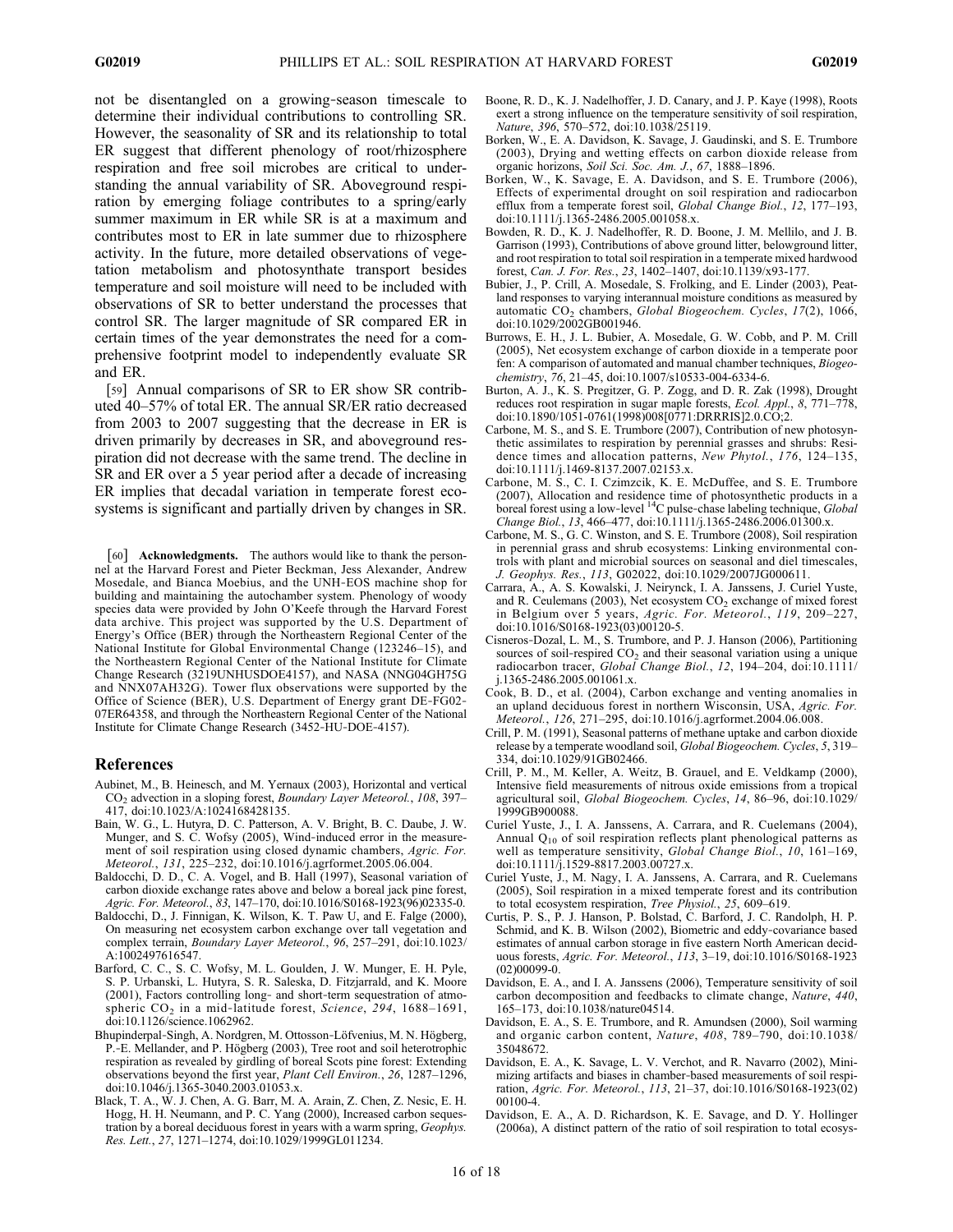tem respiration in a spruce-dominated forest, Global Change Biol., 12, 230–239, doi:10.1111/j.1365-2486.2005.01062.x.

- Davidson, E. A., K. E. Savage, S. E. Trumbore, and W. Borken (2006b), Vertical partitioning of  $CO<sub>2</sub>$  production within a forest soil, *Global* Change Biol., 12, 944–956, doi:10.1111/j.1365-2486.2005.01142.x.
- Davidson, E. A., I. A. Janssens, and Y. Luo (2006c), On the variability of respiration in terrestrial ecosystems: Moving beyond Q<sub>10</sub>, Global Change Biol., 12, 154–164, doi:10.1111/j.1365-2486.2005.01065.x.
- Desai, A. R., et al. (2008), Influence of vegetation and seasonal forcing on carbon dioxide fluxes across the Upper Midwest, USA: Implications for regional scaling, Agric. For. Meteorol., 148, 288–308, doi:10.1016/ j.agrformet.2007.08.001.
- Drewitt, G. B., T. A. Black, Z. Nesic, E. R. Humphreys, E. M. Jork, R. Swanson, G. J. Ethier, T. Griffis, and K. Morgentern (2002), Measuring forest floor  $CO_2$  fluxes in a Douglas-fir forest, Agric. For. Meteorol., 110, 299–317, doi:10.1016/S0168-1923(01)00294-5.
- Efron, B., and R. Tibshirani (1986), Bootstap methods for standard errors, confidence intervals, and other measures of statistical accuracy, Stat. Sci., 1, 54–75, doi:10.1214/ss/1177013815.
- Ehman, J. L., H. P. Schmid, C. S. B. Grimmond, J. C. Randolph, P. J. Hanson, C. A. Wayson, and F. D. Cropley (2002), An initial comparison of micrometeorological and ecological inventory estimates of carbon exchange in a mid-latitude deciduous forest, Global Change Biol., 8, 575–589, doi:10.1046/j.1365-2486.2002.00492.x.
- Ekblad, A., and P. Högberg (2001), Natural abundance of  $^{13}$ C in CO<sub>2</sub> respired from forest soils reveal the speed of link between tree photosynthesis and root respiration, Oecologia, 127, 305-308, doi:10.1007/ s004420100667.
- Feigenwinter, C., C. Bernhofer, and R. Vogt (2004), The influence of advection on the short-term  $CO<sub>2</sub>$  budget in and above a forest canopy Boundary Layer Meteorol.,  $11\bar{3}$ , 201-224, doi:10.1023/B: BOUN.0000039372.86053.ff.
- Fitzjarrald, D., O. C. Acevedo, and K. E. Moore (2001), Climatic consequences of leaf presence in the eastern United States, J. Clim.,  $14$ . 598–614, doi:10.1175/1520-0442(2001)014<0598:CCOLPI>2.0.CO;2.
- Foster, D. (1992), Land‐use history (1730–1990) and vegetation dynamics in central New England, J. Ecol., 80, 753–772, doi:10.2307/2260864.
- Gaumont‐Guay, D., T. A. Black, T. J. Griffis, A. G. Barr, R. S. Jassal, and Z. Nesic (2006a), Interpreting the dependence of soil respiration on soil temperature and water content in a boreal aspen stand, Agric. For. Meteorol., 140, 220–235, doi:10.1016/j.agrformet.2006.08.003.
- Gaumont‐Guay, D., T. A. Black, T. J. Griffis, A. G. Barr, K. Morgenstern, R. S. Jassal, and Z. Nesic (2006b), Influence of temperature and drought on seasonal and interannual variations of soil, bole, and ecosystem respiration in a boreal aspen stand, Agric. For. Meteorol., 140, 203–219, doi:10.1016/j.agrformet.2006.08.002.
- Goulden, M. L., and P. M. Crill (1997), Automated measurements of  $CO<sub>2</sub>$ exchange at the moss surface of a black spruce forest, Tree Physiol., 17, 537–542.
- Goulden, M. L., J. W. Munger, S.‐M. Fan, B. C. Daube, and S. C. Wofsy (1996a), Measurements of carbon sequestration by long‐term eddy covariance: Methods and a critical evaluation of accuracy, Global Change Biol., 2, 169–182, doi:10.1111/j.1365-2486.1996.tb00070.x.
- Goulden, M. L., J. W. Munger, S.‐M. Fan, B. C. Daube, and S. C. Wofsy (1996b), Exchange of carbon dioxide by a deciduous forest: Response to interannual climate variability, Science, 271, 1576–1578, doi:10.1126/ science.271.5255.1576.
- Goulden, M. L., et al. (1998), Sensitivity of boreal forest carbon balance to soil thaw, Science, 279, 214–217, doi:10.1126/science.279.5348.214.
- Griffis, T. J., T. A. Black, K. Morgenstern, A. G. Barr, Z. Nesic, G. B. Drewitt, D. Guamont‐Guay, and J. H. McCaughey (2003), Ecophysiological controls on the carbon balances of three southern boreal forests, Agric. For. Meteorol., 117, 53–71, doi:10.1016/S0168-1923(03)00023-6.
- Hanson, P. J., N. T. Edwards, C. T. Garten, and J. A. Andrews (2000), Separating root and soil microbial contributions to soil respiration: A review of methods and observations, Biogeochemistry, 48, 115–146, doi:10.1023/A:1006244819642.
- Hibbard, K. A., B. E. Law, M. Reichstein, and J. Sulzman (2005), An analysis of soil respiration across northern hemisphere ecosystems, Biogeochemistry, 73, 29–70, doi:10.1007/s10533-004-2946-0.
- Hirano, T., H. Kim, and Y. Tanaka (2003), Long-term half-hourly measurement of soil  $CO<sub>2</sub>$  concentration and soil respiration in a temperate deciduous forest, J. Geophys. Res., 108(D20), 4631, doi:10.1029/ 2003JD003766.
- Hirsch, A. I., S. E. Trumbore, and M. L. Goulden (2002), Direct measurement of the deep soil respiration accompanying seasonal thawing of a boreal forest soil, J. Geophys. Res., 107, 8221, doi:10.1029/ 2001JD000921 [printed 108(D23), 2003].
- Högberg, P., A. Nordgren, N. Buchman, A. F. S. Taylor, A. Ekbald, M. N. Högberg, G. Nyberg, M. Ottoson‐Löfvenius, and D. J. Read (2001), Large-scale forest girdling shows that current photosynthesis drives soil respiration, Nature, 411, 789–792, doi:10.1038/35081058.
- Janssens, I. A., and K. Pilegaard (2003), Large seasonal changes in  $Q_{10}$  of soil respiration in a beech forest, Global Change Biol., 9, 911–918, doi:10.1046/j.1365-2486.2003.00636.x.
- Janssens, I. A., et al. (2001), Productivity overshadows temperature in determining soil and ecosystem respiration across European forests, Global Change Biol., 7, 269–278, doi:10.1046/j.1365-2486.2001.00412.x.
- Jobbagy, E. G., and R. B. Jackson (2000), The vertical distribution of soil organic carbon and its relation to climate and vegetation, Ecol. Appl., 10, 423–436, doi:10.1890/1051-0761(2000)010[0423:TVDOSO]2.0.CO;2.
- Keeling, R. F., S. C. Piper, and M. Heimann (1996), Global and hemispheric  $CO<sub>2</sub>$  sinks deduced from changes in atmospheric  $O<sub>2</sub>$  concentration, Nature, 381, 218–220, doi:10.1038/381218a0.
- Lavigne, M. B., et al. (1997), Comparing nocturnal eddy covariance measurements to estimates of ecosystem respiration made by scaling chamber measurements at six coniferous boreal sites, J. Geophys. Res., 102, 28,977–28,985, doi:10.1029/97JD01173.
- Law, B. E., M. G. Ryan, and P. M. Anthoni (1999), Seasonal and annual respiration of a ponderosa pine ecosystem, Global Change Biol., 5, 169–182, doi:10.1046/j.1365-2486.1999.00214.x.
- Lee, M.‐S., K. Nakane, T. Nakatsubo, and H. Koizumi (2003), Seasonal changes in the contribution of root respiration to total soil respiration in a cool-temperate deciduous forest, Plant Soil, 255, 311-318, doi:10.1023/A:1026192607512.
- Lee, X. (1998), On micrometeorological observations of surface-air exchange over tall vegetation, Agric. For. Meteorol., 91, 39–49, doi:10.1016/S0168-1923(98)00071-9.
- Lee, X., H. Wu, J. Sigler, C. Oishi, and T. Siccama (2004), Rapid and transient response of soil respiration to rain, Global Change Biol., 10, 1017– 1026, doi:10.1111/j.1529-8817.2003.00787.x.
- Liu, Q., N. T. Edwards, W. M. Post, L. Gu, J. Ledford, and S. Lenhart (2006), Temperature‐independent diel variation in soil respiration observed from a temperate deciduous forest, Global Change Biol., 12, 2136–2145, doi:10.1111/j.1365-2486.2006.01245.x.
- Loescher, H. W., B. E. Law, L. Mahrt, D. Y. Hollinger, J. Campbell, and S. C. Wofsy (2006), Uncertainties in, and interpretation of, carbon flux measurements using the eddy covariance technique, J. Geophys. Res., 111, D21S90, doi:10.1029/2005JD006932.
- Morén, A.-S., and A. Lindroth (2000), CO<sub>2</sub> exchange at the floor of a boreal forest, Agric. For. Meteorol., 101, 1–14, doi:10.1016/S0168- 1923(99)00160-4.
- Morgenstern, K., T. A. Black, E. R. Humphreys, T. J. Griffis, G. B. Drewitt, T. Cai, Z. Neisic, D. L. Spittlehouse, and N. J. Livingston (2004), Sensitivity and uncertainty of the carbon balance of a Pacific Northwest Douglas‐fir forest during an El Niño/La Niña cycle, Agric. For. Meteorol., 123, 201–219, doi:10.1016/j.agrformet.2003.12.003.
- Ohkubo, S., Y. Kosugi, S. Takanashi, T. Mitani, and M. Tani (2007), Comparison of the eddy covariance and automated closed methods for evaluating nocturnal  $CO<sub>2</sub>$  exchange in a Japanese cypress forest, Agric. For. Meteorol., 142, 50–65, doi:10.1016/j.agrformet.2006.11.004.
- Parkin, T. B., and T. C. Kaspar (2003), Temperature controls on diurnal carbon dioxide flux: Implications for estimating soil carbon loss, Soil Sci. Soc. Am. J., 67, 1763–1772.
- Peñuelas, J., T. Rutishauher, and I. Filella (2009), Phenology feedbacks on climate change, Science, 327, 887–888, doi:10.1126/science.1173004.
- Post, W. M., W. R. Emanuel, P. J. Zinke, and A. G. Stangenbeger (1982), Soil carbon pools and world life pools, Nature, 298, 156–159, doi:10.1038/298156a0.
- Raich, J. W., and W. H. Schlesinger (1992), The global carbon dioxide flux in soil respiration and its relationship to vegetation and climate, Tellus, Ser. B, 44, 81-99.
- Rannik, U., T. Markkanen, J. Raittila, P. Hari, and T. Vesala (2003), Turbulence statistics inside and over forest: Influence on footprint prediction, Boundary Layer Meteorol., 109, 163–189, doi:10.1023/A:1025404923169.
- Risk, D., L. Kellman, and H. Beltrami (2008), A new method for in situ soil gas diffusivity measurement and applications in the monitoring of subsurface CO<sub>2</sub> production, *J. Geophys. Res.*, 113, G02018, doi:10.1029/ 2007JG000445.
- Riveros‐Iregui, D. A., R. E. Emmanuel, D. J. Muth, B. L. McGlynn, H. E. Epstein, D. L. Welsch, V. J. Pacific, and J. M. Wraith (2007), Diurnal hysteresis between soil CO<sub>2</sub> and soil temperature is controlled by soil water content, Geophys. Res. Lett., 34, L17404, doi:10.1029/ 2007GL030938.
- Rustad, L. E., J. L. Campbell, G. M. Marion, R. J. Norby, M. J. Mitchel, A. E. Hartley, J. H. C. Cornelissen, J. Gurevitch, and GCTE‐NEWS (2001), A meta‐analysis of the response of soil respiration, net nitrogen